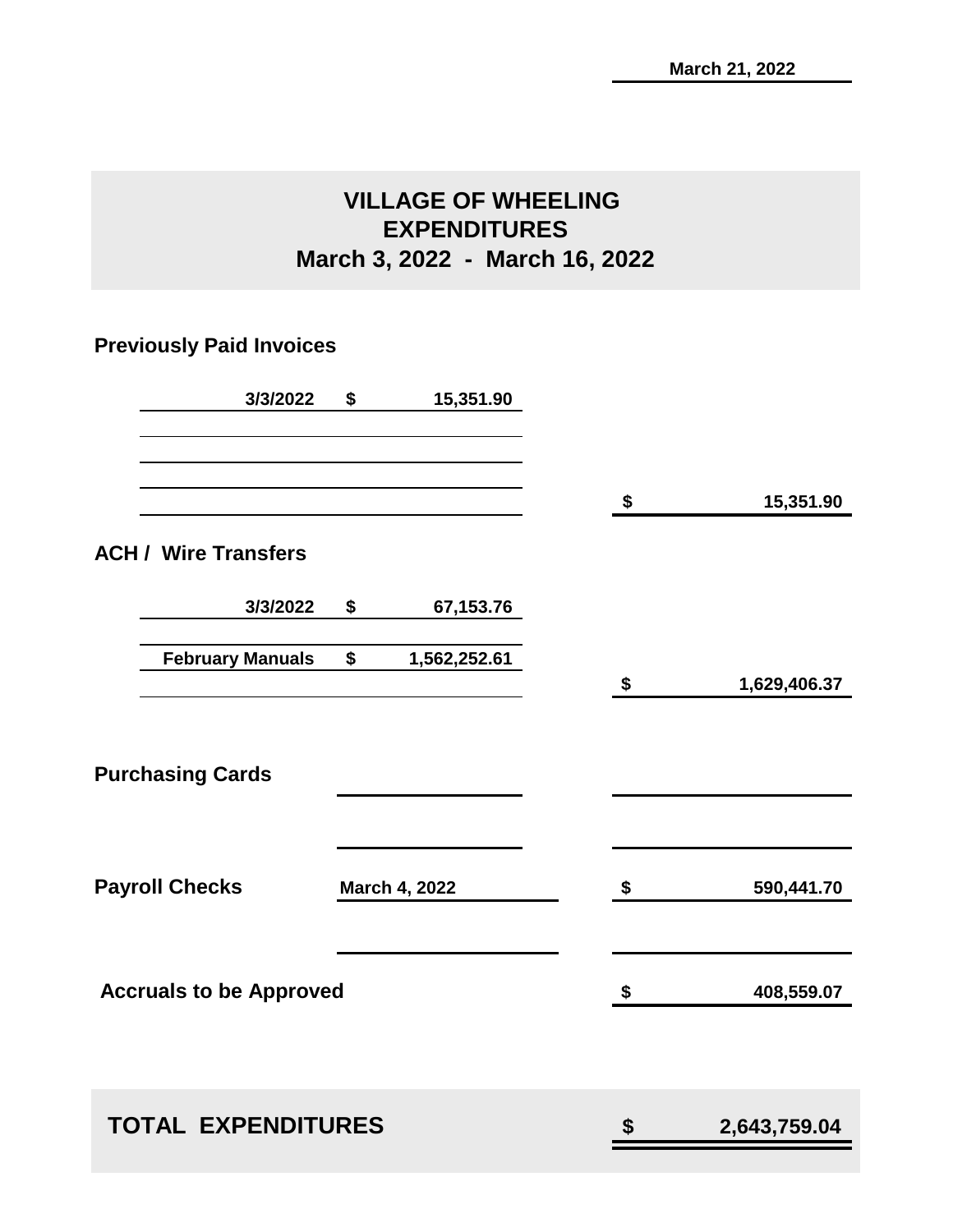| SUNGARD PENTAMATION<br>DATE: 03/03/2022<br>TIME: 10:24:20<br>SELECTION CRITERIA: ALL<br>PAYMENT TYPE: CHECKS ONLY |              |         | VILLAGE OF WHEELING<br>CASH REOUIREMENTS - CHECK FORMAT - DUE DATE: $03/04/2022$ |         |           | PAGE NUMBER:<br>ACCTPA51<br>ACCOUNTING PERIOD: | 3/22 |
|-------------------------------------------------------------------------------------------------------------------|--------------|---------|----------------------------------------------------------------------------------|---------|-----------|------------------------------------------------|------|
|                                                                                                                   |              |         |                                                                                  |         |           |                                                |      |
| VENDOR                                                                                                            | ORGANIZATION | ACCOUNT | PURCHASE OR                                                                      | INVOICE | AMOUNT    | DESCRIPTION                                    |      |
| 1706<br>METROPOLITAN WATER RECLAMATI                                                                              | 4200         | 5342    | 22000423                                                                         |         | 15,351.90 | SEWER SERVICE                                  |      |
| TOTAL CHECK                                                                                                       |              |         |                                                                                  |         | 15,351.90 |                                                |      |
| TOTAL CASHABLE CHECKS                                                                                             |              |         |                                                                                  |         | 15,351.90 |                                                |      |
| TOTAL EFT VOUCHERS                                                                                                |              |         |                                                                                  |         | .00       |                                                |      |
| TOTAL REPORT<br>TOTAL NUMBER OF CHECKS TO BE ISSUED - 1<br>TOTAL NUMBER OF EFT VOUCHERS TO BE ISSUED - 0          |              |         |                                                                                  |         | 15,351.90 |                                                |      |
|                                                                                                                   |              |         |                                                                                  |         |           |                                                |      |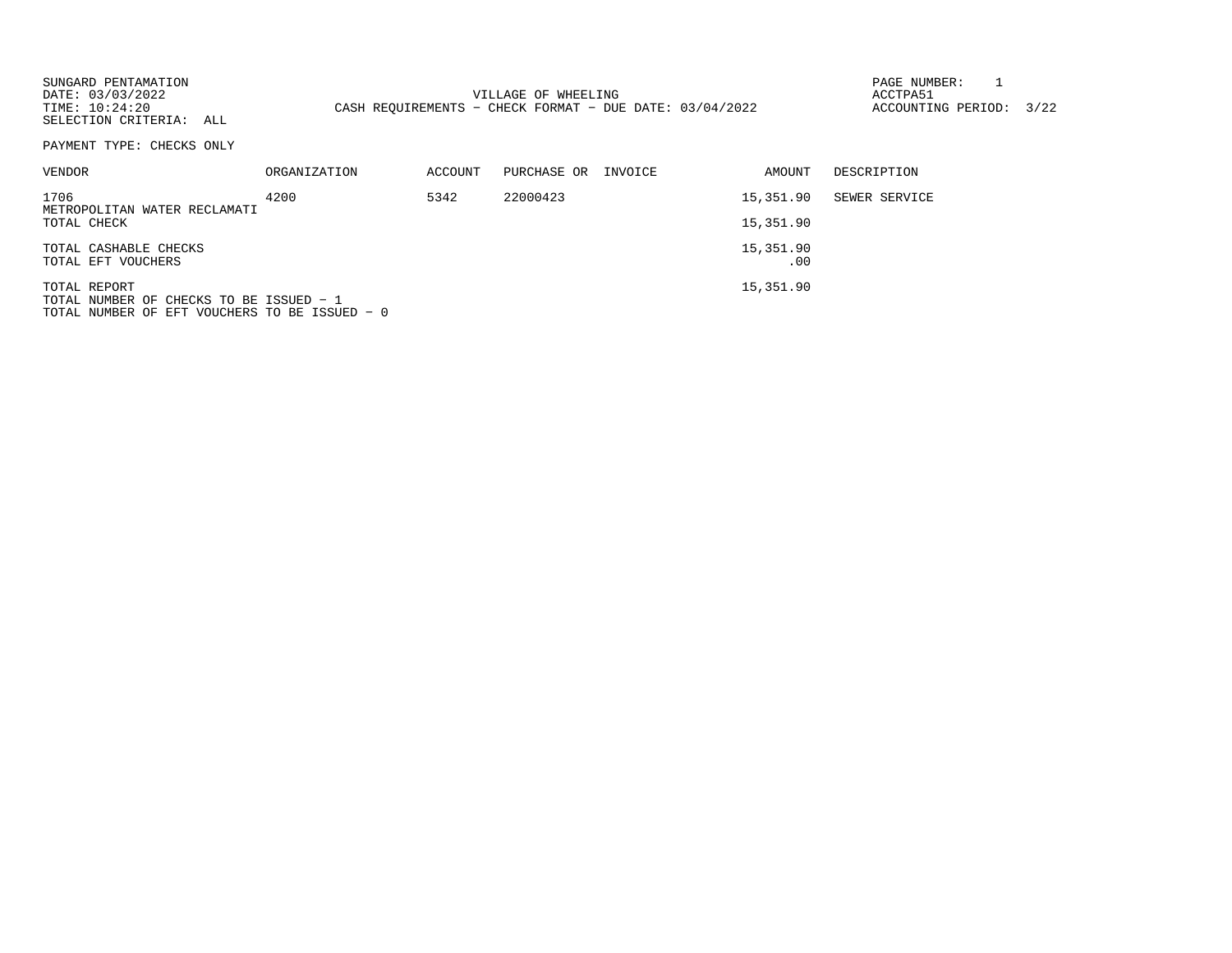SUNGARD PENTAMATION<br>
SUNGARD PENTAMATION<br>
DATE: 03/03/2022<br>
ACCTPA51 DATE: 03/03/2022 VILLAGE OF WHEELING ACCTPA51CASH REQUIREMENTS - CHECK FORMAT - DUE DATE: 03/04/2022

ACCOUNTING PERIOD: 3/22

PAYMENT TYPE: EFT ONLY

| VENDOR                                          | <b>ORGANIZATION</b> | <b>ACCOUNT</b> | PURCHASE OR INVOICE  |        | <b>AMOUNT</b>              | DESCRIPTION                                    |
|-------------------------------------------------|---------------------|----------------|----------------------|--------|----------------------------|------------------------------------------------|
| 8768<br>AFSCME COUNCIL 31                       | 50                  | 2124           |                      |        | 803.30                     | DED:094 AFSCME DUE                             |
| TOTAL VOUCHER                                   |                     |                |                      |        | 803.30                     |                                                |
| 6076<br>MICHAEL BIESCHKE<br>TOTAL VOUCHER       | 2100<br>2100        | 5106<br>5106   | 22000337<br>22000394 |        | 138.07<br>138.07<br>276.14 | UNIFORM REIMBURSEMENT<br>UNIFORM REIMBURSEMENT |
| 10024<br>ILEEN BRYER<br>TOTAL VOUCHER           | 2200                | 5105           | 22000371             |        | 10.65<br>10.65             | MILEAGE REIMBURSEMENT                          |
| 11111<br>MARGARET COOPER<br>TOTAL VOUCHER       | 2100<br>2100        | 5106<br>5106   | 22000392<br>22000393 |        | 215.29<br>124.57<br>339.86 | UNIFORM REIMBURSEMENT<br>UNIFORM REIMBURSEMENT |
| 8856<br>RICHARD GILTNER                         | 2100                | 5317           | 22000339             |        | 23.47                      | RANGE SUPPLIES REIMB.                          |
| TOTAL VOUCHER                                   |                     |                |                      |        | 23.47                      |                                                |
| 12913                                           | 2200                | 5105           | 22000401             |        | 609.88                     | BOOK REIMBURSEMENT                             |
| DANIEL LARK<br>TOTAL VOUCHER                    |                     |                |                      |        | 609.88                     |                                                |
| 11210<br><b>MATTHEW MASHEK</b><br>TOTAL VOUCHER | 1420<br>1430        | 5105<br>5105   | 22000405<br>22000405 |        | 2.50<br>2.50<br>5.00       | CDL ENDORSEMENT FEE<br>CDL ENDORSEMENT FEE     |
| 11198                                           | 50                  | 2108           |                      |        | 1,610.50                   | DED:096A MAP DUES                              |
| METROPOLITAN ALLIANCE OF POL<br>TOTAL VOUCHER   |                     |                |                      |        | 1,610.50                   |                                                |
| 614                                             | 1240                | 5106           | 22000412             |        | 650.00                     | TOOL ALLOWANCE                                 |
| CRAIG MILLER<br>TOTAL VOUCHER                   |                     |                |                      |        | 650.00                     |                                                |
| 12494                                           | 50                  | 2138           |                      |        | 680.76                     | DED:192 MISC DEDUC                             |
| SALLY MULFORD<br>TOTAL VOUCHER                  |                     |                |                      |        | 680.76                     |                                                |
| 1869                                            | 50                  | 2112           |                      |        | 10,655.90                  | DED:040 457 NTWIDE                             |
| NATIONWIDE RETIREMENT SOLUTI<br>TOTAL VOUCHER   |                     |                |                      |        | 10,655.90                  |                                                |
| 7305                                            | 1220                | 5105           | 22000415             |        | 5.00                       | CDL ENDORSEMENT FEE                            |
| JOHNNY PEREZ<br>TOTAL VOUCHER                   |                     |                |                      |        | 5.00                       |                                                |
| 2375<br>SIKICH LLP                              | 1700                | 5203           | 22000422             | 549962 | 6,000.00                   | 2021 AUDIT FEES                                |
| TOTAL VOUCHER                                   |                     |                |                      |        | 6,000.00                   |                                                |
| 2735                                            | 50                  | 2107           |                      |        | 20,372.85                  | DED:012 FIRE PENS                              |
| WHEELING FIRE PENSION FUND<br>TOTAL VOUCHER     |                     |                |                      |        | 20, 372.85                 |                                                |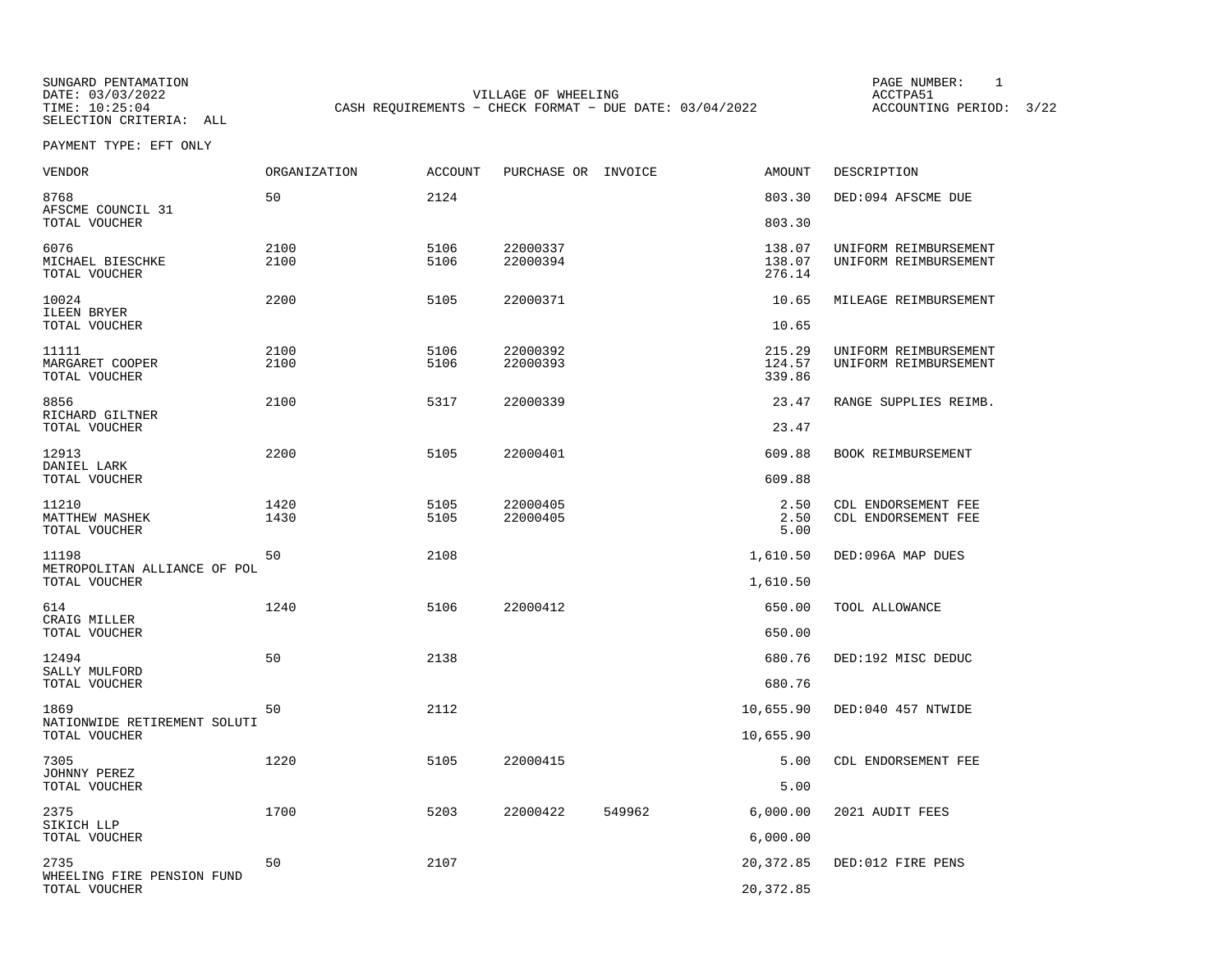| SUNGARD PENTAMATION<br>DATE: 03/03/2022<br>TIME: 10:25:04<br>SELECTION CRITERIA: ALL                      |              |         | VILLAGE OF WHEELING<br>CASH REQUIREMENTS - CHECK FORMAT - DUE DATE: 03/04/2022 |                        | 2<br>PAGE NUMBER:<br>ACCTPA51<br>ACCOUNTING PERIOD: | 3/22 |
|-----------------------------------------------------------------------------------------------------------|--------------|---------|--------------------------------------------------------------------------------|------------------------|-----------------------------------------------------|------|
| PAYMENT TYPE: EFT ONLY                                                                                    |              |         |                                                                                |                        |                                                     |      |
| VENDOR                                                                                                    | ORGANIZATION | ACCOUNT | PURCHASE OR INVOICE                                                            | AMOUNT                 | DESCRIPTION                                         |      |
| 2792<br>WHEELING FIREFIGHTER'S ASSN<br>TOTAL VOUCHER                                                      | 50           | 2111    |                                                                                | 2,082.24<br>2,082.24   | DED:091 FF ASC DUE                                  |      |
| 2736<br>WHEELING POLICE PENSION FUND<br>TOTAL VOUCHER                                                     | 50           | 2106    |                                                                                | 23,028.21<br>23,028.21 | DED:011 POL PENS                                    |      |
| TOTAL CASHABLE CHECKS<br>TOTAL EFT VOUCHERS                                                               |              |         |                                                                                | .00<br>67, 153. 76     |                                                     |      |
| TOTAL REPORT<br>TOTAL NUMBER OF CHECKS TO BE ISSUED - 0<br>TOTAL NUMBER OF EFT VOUCHERS TO BE ISSUED - 16 |              |         |                                                                                | 67,153.76              |                                                     |      |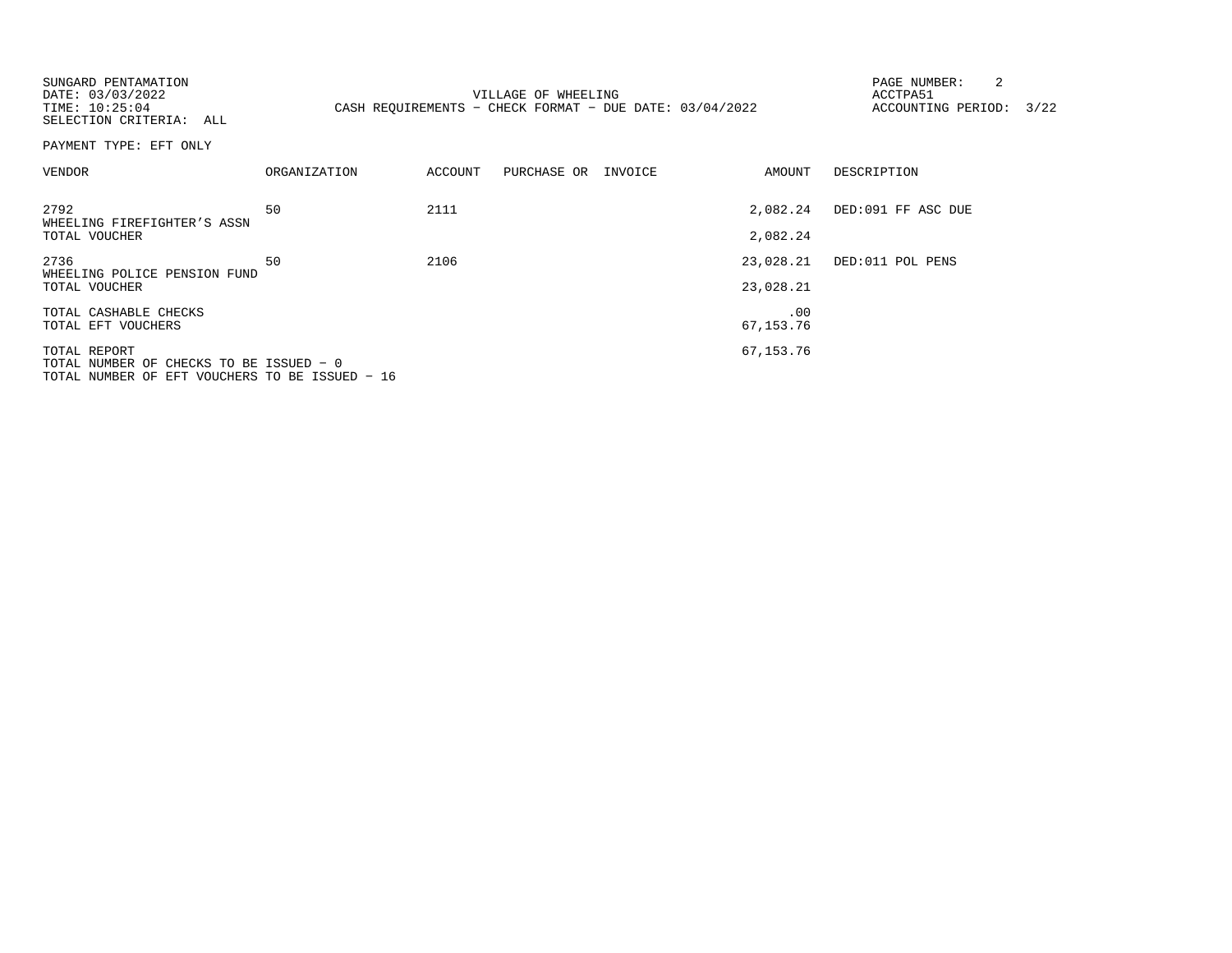#### SUNGARD PENTAMATION PAGE NUMBER: 1 DATE:  $03/04/2022$  DAILY51 TIME: 10:36:52 MANUAL CHECK ACTIVITY

SELECTION CRITERIA:

ACCOUNTING PERIOD: 2/22

FUND − 01 − GENERAL FUND

| ORGANIZATION                                                                     | <b>ACCOUNT</b><br>CONTROL | VENDOR<br>DESCRIPTION                                           |                  | 1099 PURCHASE ORDE TRANSACT PROJ/TAS CASH ACCT<br>T/C INVOICE | CHK DATE ACCOUNT     | CHECK NO        |              | SALES TAX<br>USE TAX | DISC DATE<br>DISC AMT | CHECK AMT<br>NET PAYABLE |
|----------------------------------------------------------------------------------|---------------------------|-----------------------------------------------------------------|------------------|---------------------------------------------------------------|----------------------|-----------------|--------------|----------------------|-----------------------|--------------------------|
| 01                                                                               | 2011<br><b>BS0222</b>     | <b>IPBC</b><br>FEB HEALTH PREMIUMS                              | $_{\rm N}$<br>20 |                                                               | 02/01/22<br>02/01/22 | 1003<br>2022024 |              | 0.00<br>0.00         | 0.00                  | 126975.76<br>126975.76   |
| 01                                                                               | 2011<br><b>BS0222</b>     | GUARDIAN<br>MAR DENTAL PREMIUMS                                 | N<br>20          |                                                               | 02/28/22<br>02/28/22 | 1003<br>2022046 |              | 0.00<br>0.00         | 0.00                  | 770.60<br>770.60         |
| TOTAL GENERAL FUND CHECK AMT<br>TOTAL GENERAL FUND NET PAYABLE                   |                           |                                                                 |                  |                                                               |                      |                 |              |                      |                       | 127746.36<br>127746.36   |
| 1160                                                                             | 5227<br><b>BS0222</b>     | POSTMASTER PERMIT 3 N<br>FEB WATER BILL POST 20                 |                  |                                                               | 02/25/22<br>02/25/22 | 1003<br>2022044 |              | 0.00<br>0.00         | 0.00                  | 53.11<br>53.11           |
| 1160                                                                             | 5231<br><b>BS0222</b>     | SOLID WASTE AGCY NOR N<br>2021 TRUE UP (3 OF 4 20               |                  |                                                               | 02/23/22<br>02/23/22 | 1003<br>2022039 |              | 0.00<br>0.00         | 0.00                  | 10440.39<br>10440.39     |
| 1160                                                                             | 5231<br><b>BS0222</b>     | SOLID WASTE AGCY NOR N<br>MAR SWANCC FEES                       | 20               |                                                               | 02/23/22<br>02/23/22 | 1003<br>2022039 |              | 0.00<br>0.00         | 0.00                  | 40671.00<br>40671.00     |
| TOTAL VENDOR CHECK AMT<br>TOTAL VENDOR NET PAYABLE                               |                           |                                                                 |                  |                                                               |                      |                 |              |                      |                       | 51111.39<br>51111.39     |
| TOTAL SOLID WASTE SYSTEM CHECK AMT<br>TOTAL SOLID WASTE SYSTEM NET PAYABLE       |                           |                                                                 |                  |                                                               |                      |                 |              |                      |                       | 51164.50<br>51164.50     |
| 1170                                                                             | 5236<br><b>BS0222</b>     | PASSPORT PARKING INC N<br>JAN MOBILE PAY CHARG 20               |                  |                                                               | 02/28/22<br>02/28/22 | 1003<br>2022045 |              | 0.00<br>0.00         | 0.00                  | 24.42<br>24.42           |
| TOTAL COMMUTER PARKING CHECK AMT<br>TOTAL COMMUTER PARKING NET PAYABLE           |                           |                                                                 |                  |                                                               |                      |                 |              |                      |                       | 24.42<br>24.42           |
| 1300                                                                             | 5310<br>111621            | CHICAGO PARTS & SOUN M<br><b>BATTERIES</b>                      |                  | 21001575-01 02/08/22<br>20 35-0007048                         | 11/16/21             | 1003<br>45572   | $\mathbf{V}$ | 0.00<br>0.00         | 10/21/21<br>0.00      | $-92.01$<br>$-92.01$     |
| TOTAL COMMUNITY DEVELOPMENT CHECK AMT<br>TOTAL COMMUNITY DEVELOPMENT NET PAYABLE |                           |                                                                 |                  |                                                               |                      |                 |              |                      |                       | $-92.01$<br>$-92.01$     |
| 1400                                                                             | 5310<br>111621            | CHICAGO PARTS & SOUN M 21001575-01 02/08/22<br><b>BATTERIES</b> |                  | 20 35-0007048                                                 | 11/16/21             | 1003<br>45572   | $\mathbf{V}$ | 0.00<br>0.00         | 10/21/21<br>0.00      | $-92.01$<br>$-92.01$     |
| TOTAL ENGINEERING/CIP CHECK AMT<br>TOTAL ENGINEERING/CIP NET PAYABLE             |                           |                                                                 |                  |                                                               |                      |                 |              |                      |                       | $-92.01$<br>$-92.01$     |
| 1600                                                                             | 5212<br>BS0222            | <b>IPBC</b><br>FEB HEALTH PREMIUMS 20                           | N                |                                                               | 02/01/22<br>02/01/22 | 1003<br>2022024 |              | 0.00<br>0.00         | 0.00                  | 371.00<br>371.00         |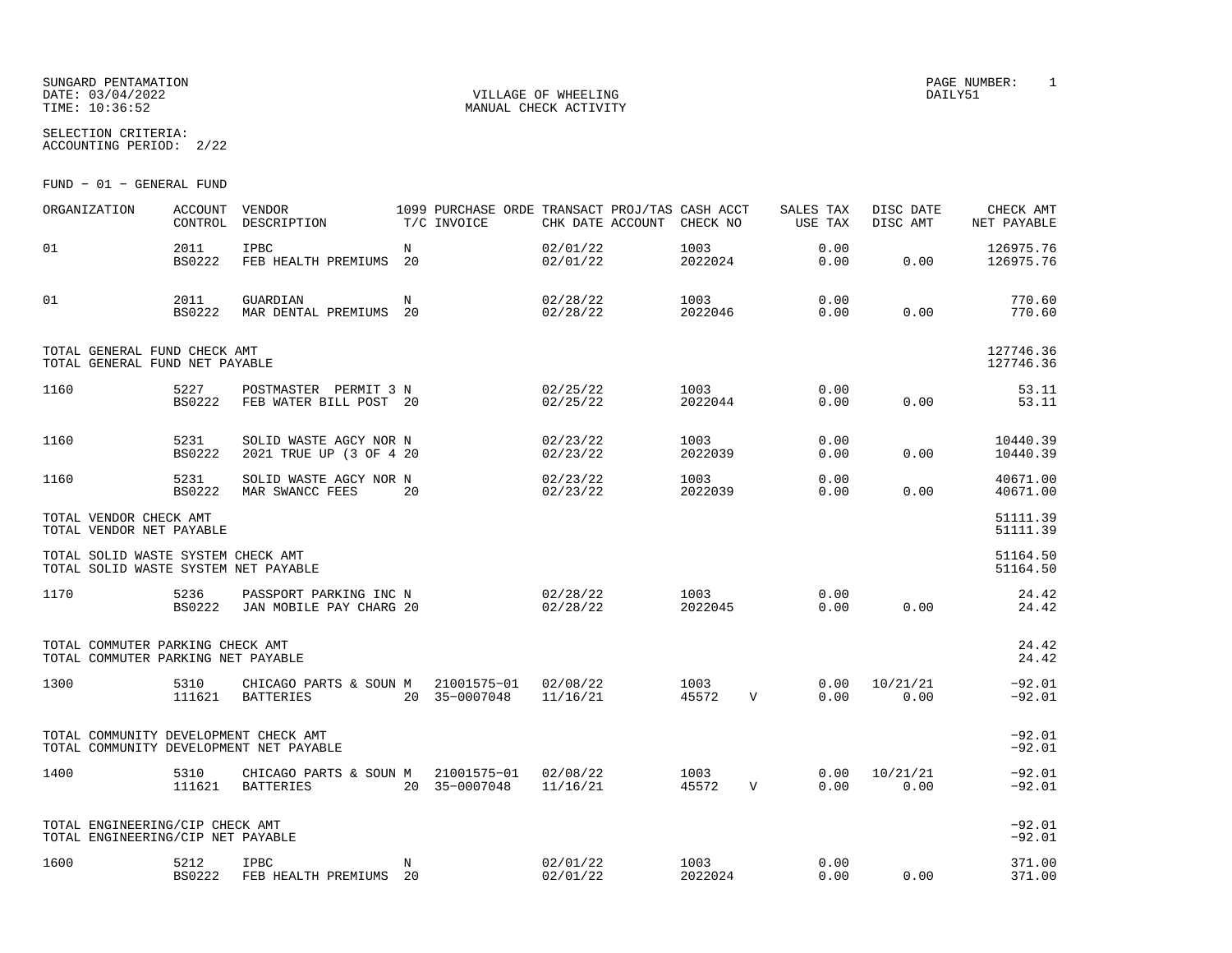SUNGARD PENTAMATION PAGE NUMBER: 2DATE: 03/04/2022 VILLAGE OF WHEELING DAILY51

SELECTION CRITERIA:ACCOUNTING PERIOD: 2/22

FUND − 01 − GENERAL FUND

| ORGANIZATION                                                               | <b>ACCOUNT</b><br>CONTROL | <b>VENDOR</b><br>DESCRIPTION               |         | 1099 PURCHASE ORDE TRANSACT PROJ/TAS CASH ACCT<br>T/C INVOICE | CHK DATE ACCOUNT     | CHECK NO        |              | SALES TAX<br>USE TAX | DISC DATE<br>DISC AMT | CHECK AMT<br>NET PAYABLE |
|----------------------------------------------------------------------------|---------------------------|--------------------------------------------|---------|---------------------------------------------------------------|----------------------|-----------------|--------------|----------------------|-----------------------|--------------------------|
| TOTAL ADMIN & BOT CHECK AMT<br>TOTAL ADMIN & BOT NET PAYABLE               |                           |                                            |         |                                                               |                      |                 |              |                      |                       | 371.00<br>371.00         |
| 1700                                                                       | 5299<br><b>BS0222</b>     | WEX HEALTH INC<br>JAN PROCESSING FEE       | N<br>20 |                                                               | 02/25/22<br>02/25/22 | 1003<br>2022042 |              | 0.00<br>0.00         | 0.00                  | 310.25<br>310.25         |
| TOTAL FINANCE DEPARTMENT CHECK AMT<br>TOTAL FINANCE DEPARTMENT NET PAYABLE |                           |                                            |         |                                                               |                      |                 |              |                      |                       | 310.25<br>310.25         |
| 2100                                                                       | 5310<br>111621            | CHICAGO PARTS & SOUN M<br><b>BATTERIES</b> | 20      | 21001575-01<br>35-0007048                                     | 02/08/22<br>11/16/21 | 1003<br>45572   | $\mathbf{V}$ | 0.00<br>0.00         | 10/21/21<br>0.00      | $-92.01$<br>$-92.01$     |
| 2100                                                                       | 5310<br>111621            | CHICAGO PARTS & SOUN M<br>BATTERIES        | 20      | 21001575-01<br>35-0007002                                     | 02/08/22<br>11/16/21 | 1003<br>45572   | $\mathbf{V}$ | 0.00<br>0.00         | 10/14/21<br>0.00      | $-1047.84$<br>$-1047.84$ |
| TOTAL VENDOR CHECK AMT<br>TOTAL VENDOR NET PAYABLE                         |                           |                                            |         |                                                               |                      |                 |              |                      |                       | $-1139.85$<br>$-1139.85$ |
| TOTAL POLICE DEPARTMENT CHECK AMT<br>TOTAL POLICE DEPARTMENT NET PAYABLE   |                           |                                            |         |                                                               |                      |                 |              |                      |                       | $-1139.85$<br>$-1139.85$ |
| TOTAL GENERAL FUND CHECK AMT<br>TOTAL GENERAL FUND NET PAYABLE             |                           |                                            |         |                                                               |                      |                 |              |                      |                       | 178292.66<br>178292.66   |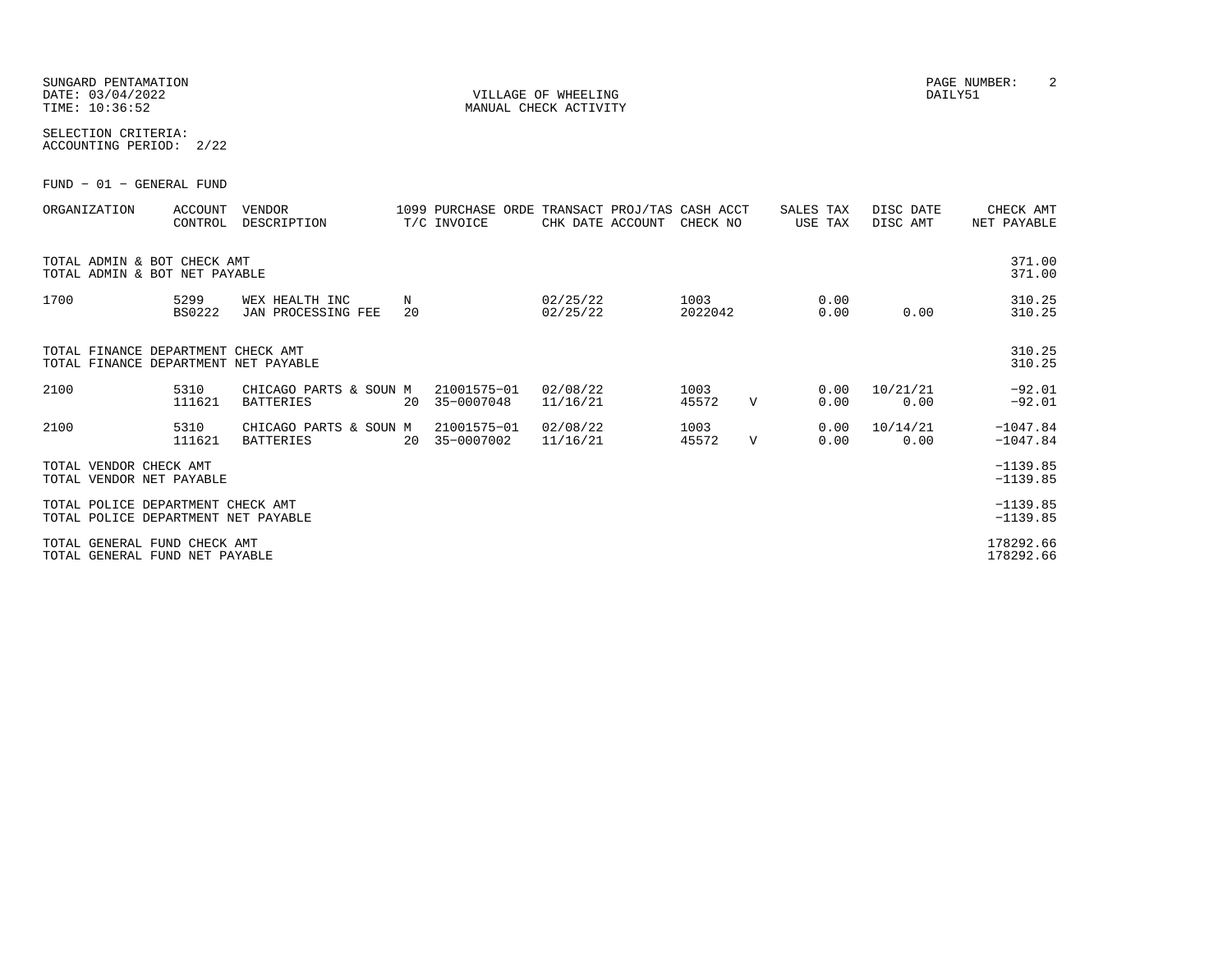SUNGARD PENTAMATION PAGE NUMBER: 3DATE:  $03/04/2022$  DAILY51 TIME:  $10:36:52$  MANUAL CHECK ACTIVITY

SELECTION CRITERIA:ACCOUNTING PERIOD: 2/22

FUND − 40 − WATER AND SEWER FUND

| ORGANIZATION                                                                   | <b>ACCOUNT</b><br>CONTROL | <b>VENDOR</b><br>DESCRIPTION                       |         | 1099 PURCHASE ORDE TRANSACT PROJ/TAS CASH ACCT<br>T/C INVOICE | CHK DATE ACCOUNT     | CHECK NO        |              | SALES TAX<br>USE TAX | DISC DATE<br>DISC AMT | CHECK AMT<br>NET PAYABLE |
|--------------------------------------------------------------------------------|---------------------------|----------------------------------------------------|---------|---------------------------------------------------------------|----------------------|-----------------|--------------|----------------------|-----------------------|--------------------------|
| 40                                                                             | 2207<br>111621            | HUNSBERGER, MATT<br>WATER BILL REFUND              | N<br>20 | 21001557-01<br>45062                                          | 02/08/22<br>11/16/21 | 1003<br>45587   | $\mathbf{V}$ | 0.00<br>0.00         | 11/01/21<br>0.00      | $-24.32$<br>$-24.32$     |
| 40                                                                             | 2207                      | RICHARD ARISPE<br>UB010422 WATER BILL REFUND       | N<br>20 | 303 5TH ST                                                    | 02/28/22<br>01/18/22 | 1003<br>45799   | $\mathbf V$  | 0.00<br>0.00         | 01/06/22<br>0.00      | $-93.26$<br>$-93.26$     |
| TOTAL WATER AND SEWER FUND CHECK AMT<br>TOTAL WATER AND SEWER FUND NET PAYABLE |                           |                                                    |         |                                                               |                      |                 |              |                      |                       | $-117.58$<br>$-117.58$   |
| 4100                                                                           | 5705<br><b>BS0222</b>     | NORTHWEST WATER COMM N<br>20% WATER PURCHASE       | 20      |                                                               | 02/25/22<br>02/25/22 | 1003<br>2022043 |              | 0.00<br>0.00         | 0.00                  | 339707.00<br>339707.00   |
| 4100                                                                           | 5227<br><b>BS0222</b>     | POSTMASTER<br>PERMIT 3 N<br>FEB WATER BILL POST 20 |         |                                                               | 02/25/22<br>02/25/22 | 1003<br>2022044 |              | 0.00<br>0.00         | 0.00                  | 1416.17<br>1416.17       |
| TOTAL WATER DIVISION-OPERATING CHECK AMT                                       |                           | TOTAL WATER DIVISION-OPERATING NET PAYABLE         |         |                                                               |                      |                 |              |                      |                       | 341123.17<br>341123.17   |
| 4200                                                                           | 5227<br><b>BS0222</b>     | POSTMASTER<br>PERMIT 3 N<br>FEB WATER BILL POST 20 |         |                                                               | 02/25/22<br>02/25/22 | 1003<br>2022044 |              | 0.00<br>0.00         | 0.00                  | 300.94<br>300.94         |
| TOTAL SEWER DIVISION-OPERATING CHECK AMT                                       |                           | TOTAL SEWER DIVISION-OPERATING NET PAYABLE         |         |                                                               |                      |                 |              |                      |                       | 300.94<br>300.94         |
| TOTAL WATER AND SEWER FUND CHECK AMT<br>TOTAL WATER AND SEWER FUND NET PAYABLE |                           |                                                    |         |                                                               |                      |                 |              |                      |                       | 341306.53<br>341306.53   |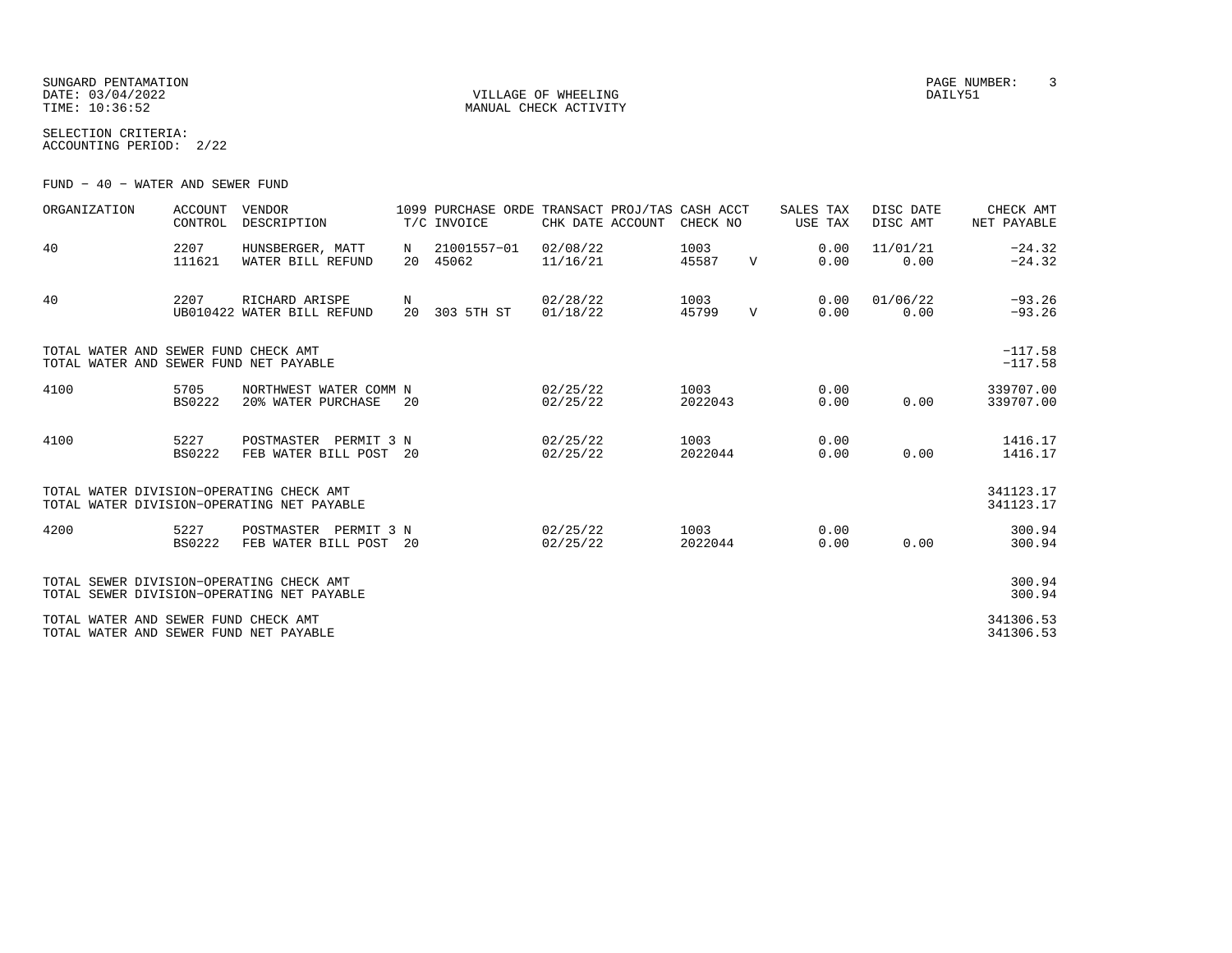### SUNGARD PENTAMATION SUNGARD PENTAMATION SUNGARD PAGE NUMBER: 4 SECOND PAGE NUMBER: 4 SECOND PAGE NUMBER: 4 SECOND PAGE NUMBER: 4 SECOND PAGE NUMBER: 4 SECOND PAGE NUMBER: 4 SECOND PAGE NUMBER: 4 SECOND PAGE NUMBER: 4 SECON DATE: 03/04/2022 VILLAGE OF WHEELING DAILY51

SELECTION CRITERIA:

ACCOUNTING PERIOD: 2/22

FUND − 50 − PAYROLL FUND

| ORGANIZATION                                       | ACCOUNT VENDOR        | CONTROL DESCRIPTION                                        | T/C INVOICE | 1099 PURCHASE ORDE TRANSACT PROJ/TAS CASH ACCT<br>CHK DATE ACCOUNT CHECK NO |                 | SALES TAX<br>USE TAX | DISC DATE<br>DISC AMT | CHECK AMT<br>NET PAYABLE |
|----------------------------------------------------|-----------------------|------------------------------------------------------------|-------------|-----------------------------------------------------------------------------|-----------------|----------------------|-----------------------|--------------------------|
| 50                                                 | 2101<br><b>BS0222</b> | I C M A RETIREMENT T N<br>457 CONTRIB 020422               | 20          | 02/04/22<br>02/04/22                                                        | 1003<br>2022029 | 0.00<br>0.00         | 0.00                  | 45734.92<br>45734.92     |
| 50                                                 | 2101                  | I C M A RETIREMENT T N<br>MR021822 457 CONTRIB 021822      | 20          | 02/18/22<br>02/18/22                                                        | 1003<br>2022037 | 0.00<br>0.00         | 0.00                  | 44791.91<br>44791.91     |
| TOTAL VENDOR CHECK AMT<br>TOTAL VENDOR NET PAYABLE |                       |                                                            |             |                                                                             |                 |                      |                       | 90526.83<br>90526.83     |
| 50                                                 | 2101<br><b>BS0222</b> | ICMA RETIREMENT TRUS N<br>020422 401A CONTRIB 20           |             | 02/04/22<br>02/04/22                                                        | 1003<br>2022030 | 0.00<br>0.00         | 0.00                  | 2156.97<br>2156.97       |
| 50                                                 | 2101                  | ICMA RETIREMENT TRUS N<br>MR021822 021822 401A CONTRIB 20  |             | 02/18/22<br>02/18/22                                                        | 1003<br>2022038 | 0.00<br>0.00         | 0.00                  | 2156.97<br>2156.97       |
| TOTAL VENDOR CHECK AMT<br>TOTAL VENDOR NET PAYABLE |                       |                                                            |             |                                                                             |                 |                      |                       | 4313.94<br>4313.94       |
| 50                                                 | 2104<br><b>BS0222</b> | ILLINOIS MUNICIPAL R N<br>FEB IMRF CONTRIBUTIO 20          |             | 02/24/22<br>02/24/22                                                        | 1003<br>2022040 | 0.00<br>0.00         | 0.00                  | 122100.66<br>122100.66   |
| 50                                                 | 2110<br><b>BS0222</b> | NCPERS-IL IMRF<br>FEB NCPERS COVERAGE 20                   | N           | 02/24/22<br>02/24/22                                                        | 1003<br>2022041 | 0.00<br>0.00         | 0.00                  | 608.00<br>608.00         |
| 50                                                 | 2136<br><b>BS0222</b> | STATE DISBURSEMENT U N<br>STATE DISBURSE 02042 20          |             | 02/04/22<br>02/04/22                                                        | 1003<br>2022027 | 0.00<br>0.00         | 0.00                  | 1191.61<br>1191.61       |
| 50                                                 | 2136                  | STATE DISBURSEMENT U N<br>MR021822 STATE DISBURSE 02182 20 |             | 02/18/22<br>02/18/22                                                        | 1003<br>2022035 | 0.00<br>0.00         | 0.00                  | 1191.61<br>1191.61       |
| TOTAL VENDOR CHECK AMT<br>TOTAL VENDOR NET PAYABLE |                       |                                                            |             |                                                                             |                 |                      |                       | 2383.22<br>2383.22       |
| 50                                                 | 2102<br><b>BS0222</b> | INTERNAL REVENUE SER N<br>FED PR TAXES 020422 20           |             | 02/04/22<br>02/04/22                                                        | 1003<br>2022025 | 0.00<br>0.00         | 0.00                  | 109634.67<br>109634.67   |
| 50                                                 | 2105<br><b>BS0222</b> | INTERNAL REVENUE SER N<br>FED PR TAXES 020422 20           |             | 02/04/22<br>02/04/22                                                        | 1003<br>2022025 | 0.00<br>0.00         | 0.00                  | 79960.62<br>79960.62     |
| 50                                                 | 2105                  | INTERNAL REVENUE SER N<br>MR021822 FED PR TAXES 021822 20  |             | 02/18/22<br>02/18/22                                                        | 1003<br>2022032 | 0.00<br>0.00         | 0.00                  | 74766.42<br>74766.42     |
| 50                                                 | 2102                  | INTERNAL REVENUE SER N<br>MR021822 FED PR TAXES 021822 20  |             | 02/18/22<br>02/18/22                                                        | 1003<br>2022032 | 0.00<br>0.00         | 0.00                  | 97064.00<br>97064.00     |
| TOTAL VENDOR CHECK AMT<br>TOTAL VENDOR NET PAYABLE |                       |                                                            |             |                                                                             |                 |                      |                       | 361425.71<br>361425.71   |
| 50                                                 | 2103                  | ILLINOIS DEPARTMENT N                                      |             | 02/04/22                                                                    | 1003            | 0.00                 |                       | 39297.14                 |

MANUAL CHECK ACTIVITY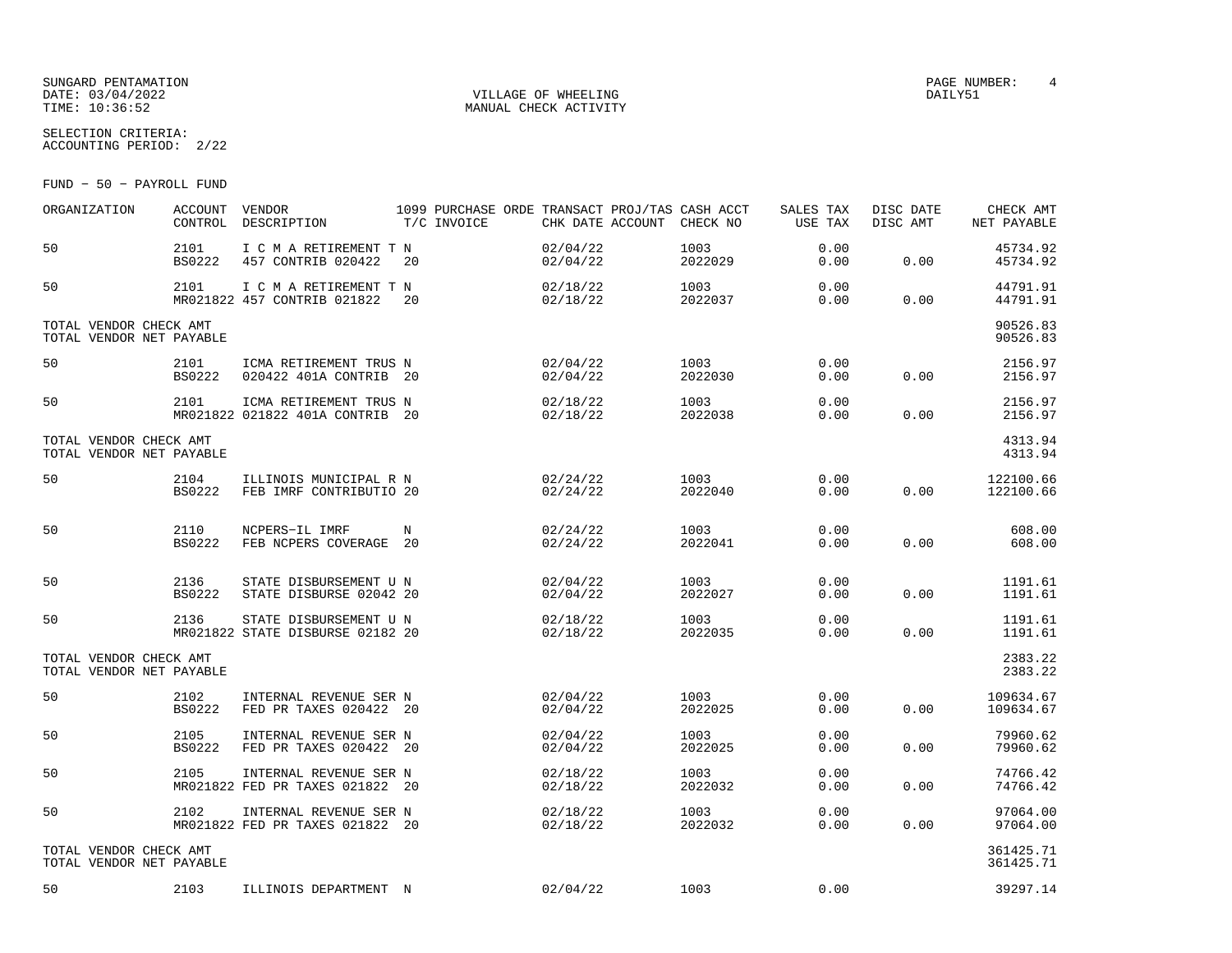### SUNGARD PENTAMATION PAGE NUMBER: 5DATE: 03/04/2022 VILLAGE OF WHEELING DAILY51

SELECTION CRITERIA:

MANUAL CHECK ACTIVITY

| 50<br>FUND | PAYROLL FUND |  |
|------------|--------------|--|
|            |              |  |

ACCOUNTING PERIOD: 2/22

| ORGANIZATION                                                   | <b>ACCOUNT</b><br>CONTROL | VENDOR<br>DESCRIPTION                                      | 1099 PURCHASE ORDE TRANSACT PROJ/TAS CASH ACCT<br>T/C INVOICE | CHK DATE ACCOUNT     | CHECK NO        | SALES TAX<br>USE TAX | DISC DATE<br>DISC AMT | CHECK AMT<br>NET PAYABLE |
|----------------------------------------------------------------|---------------------------|------------------------------------------------------------|---------------------------------------------------------------|----------------------|-----------------|----------------------|-----------------------|--------------------------|
|                                                                | <b>BS0222</b>             | IL PR TAXES 020422                                         | 20                                                            | 02/04/22             | 2022026         | 0.00                 | 0.00                  | 39297.14                 |
| 50                                                             | 2103                      | ILLINOIS DEPARTMENT<br>MR021822 IL PR TAXES 021822         | N<br>20                                                       | 02/18/22<br>02/18/22 | 1003<br>2022033 | 0.00<br>0.00         | 0.00                  | 35985.89<br>35985.89     |
| TOTAL VENDOR CHECK AMT<br>TOTAL VENDOR NET PAYABLE             |                           |                                                            |                                                               |                      |                 |                      |                       | 75283.03<br>75283.03     |
| 50                                                             | 2117<br><b>BS0222</b>     | <b>IPBC</b><br>FEB HEALTH PREMIUMS                         | N<br>20                                                       | 02/01/22<br>02/01/22 | 1003<br>2022024 | 0.00<br>0.00         | 0.00                  | 193910.37<br>193910.37   |
| 50                                                             | 2118<br><b>BS0222</b>     | IPBC<br>FEB HEALTH PREMIUMS                                | N<br>20                                                       | 02/01/22<br>02/01/22 | 1003<br>2022024 | 0.00<br>0.00         | 0.00                  | 141421.55<br>141421.55   |
| TOTAL VENDOR CHECK AMT<br>TOTAL VENDOR NET PAYABLE             |                           |                                                            |                                                               |                      |                 |                      |                       | 335331.92<br>335331.92   |
| 50                                                             | 2119<br><b>BS0222</b>     | GUARDIAN<br>MAR DENTAL PREMIUMS                            | N<br>20                                                       | 02/28/22<br>02/28/22 | 1003<br>2022046 | 0.00<br>0.00         | 0.00                  | 8932.97<br>8932.97       |
| 50                                                             | 2109                      | WISCONSIN DEPARTMENT N<br>MR021822 FEB WI PR TAXES         | 20                                                            | 02/18/22<br>02/18/22 | 1003<br>2022034 | 0.00<br>0.00         | 0.00                  | 1436.65<br>1436.65       |
| 50                                                             | 2115<br><b>BS0222</b>     | DIVERSIFIED 457 INVE N<br>020422 CONTRIBUTIONS 20          |                                                               | 02/04/22<br>02/04/22 | 1003<br>2022028 | 0.00<br>0.00         | 0.00                  | 5067.30<br>5067.30       |
| 50                                                             | 2115                      | DIVERSIFIED 457 INVE N<br>MR021822 021822 CONTRIBUTIONS 20 |                                                               | 02/18/22<br>02/18/22 | 1003<br>2022036 | 0.00<br>0.00         | 0.00                  | 4713.21<br>4713.21       |
| TOTAL VENDOR CHECK AMT<br>TOTAL VENDOR NET PAYABLE             |                           |                                                            |                                                               |                      |                 |                      |                       | 9780.51<br>9780.51       |
| TOTAL PAYROLL FUND CHECK AMT<br>TOTAL PAYROLL FUND NET PAYABLE |                           |                                                            |                                                               |                      |                 |                      |                       | 1012123.44<br>1012123.44 |
| TOTAL PAYROLL FUND CHECK AMT<br>TOTAL PAYROLL FUND NET PAYABLE |                           |                                                            |                                                               |                      |                 |                      |                       | 1012123.44<br>1012123.44 |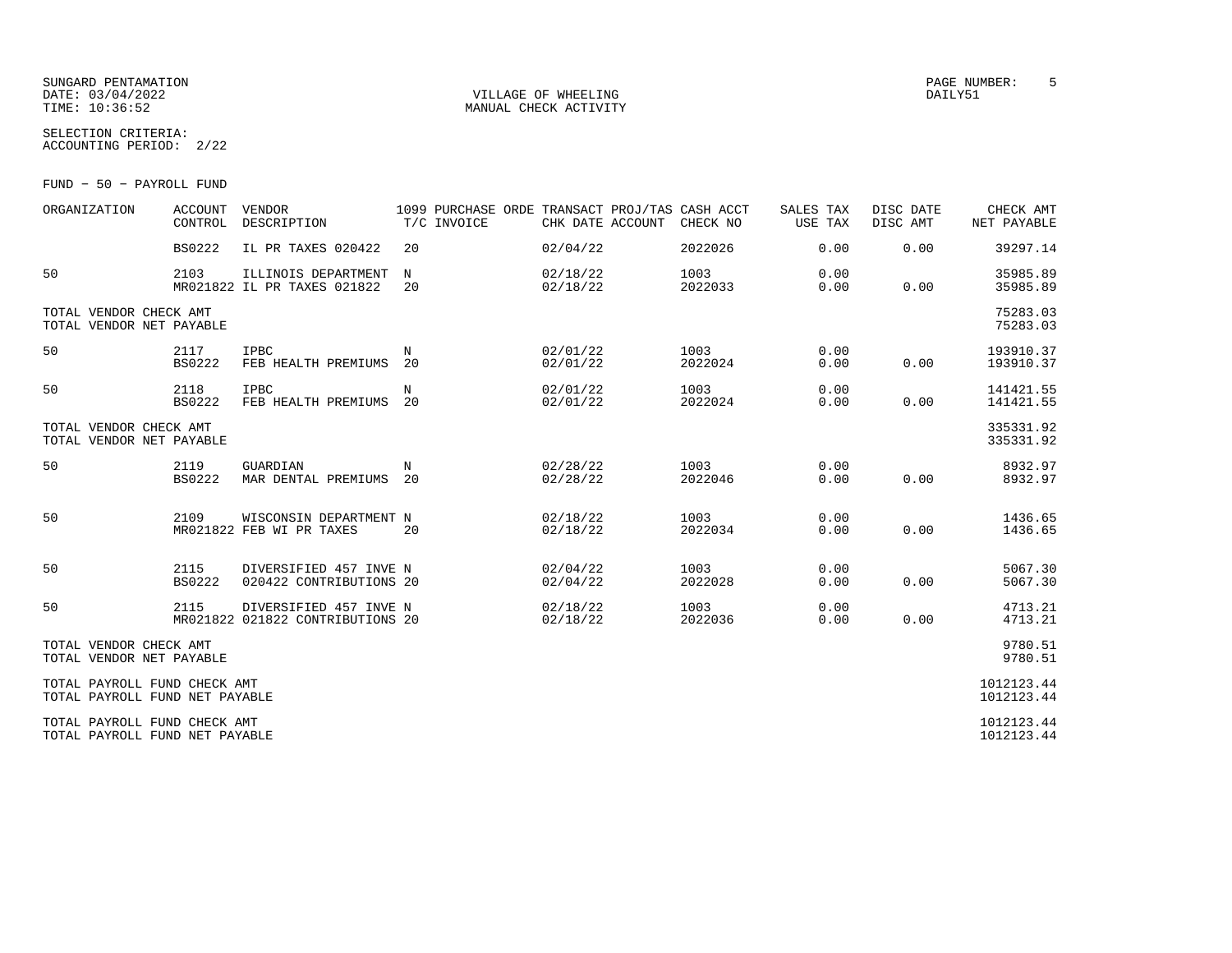SUNGARD PENTAMATION PAGE NUMBER: 6DATE: 03/04/2022 VILLAGE OF WHEELING DAILY51

TIME:  $10:36:52$  MANUAL CHECK ACTIVITY

SELECTION CRITERIA:ACCOUNTING PERIOD: 2/22

FUND − 51 − LIABILITY INSURANCE FUND

| ORGANIZATION                                       | ACCOUNT<br>CONTROL | VENDOR<br>DESCRIPTION                      | 1099 PURCHASE ORDE TRANSACT PROJ/TAS CASH ACCT<br>T/C INVOICE | CHK DATE ACCOUNT     | CHECK NO        | SALES TAX<br>USE TAX | DISC DATE<br>DISC AMT | CHECK AMT<br>NET PAYABLE |
|----------------------------------------------------|--------------------|--------------------------------------------|---------------------------------------------------------------|----------------------|-----------------|----------------------|-----------------------|--------------------------|
| 51                                                 | 1008<br>BS0222     | CCMSI<br>JAN ESCROW FUNDING                | 20                                                            | 02/08/22<br>02/08/22 | 1003<br>2022031 | 0.00<br>0.00         | 0.00                  | 30529.98<br>30529.98     |
| TOTAL LIABILITY INSURANCE FUND CHECK AMT           |                    | TOTAL LIABILITY INSURANCE FUND NET PAYABLE |                                                               |                      |                 |                      |                       | 30529.98<br>30529.98     |
| TOTAL LIABILITY INSURANCE FUND CHECK AMT           |                    | TOTAL LIABILITY INSURANCE FUND NET PAYABLE |                                                               |                      |                 |                      |                       | 30529.98<br>30529.98     |
| TOTAL REPORT CHECK AMT<br>TOTAL REPORT NET PAYABLE |                    |                                            |                                                               |                      |                 |                      |                       | 1562252.61<br>1562252.61 |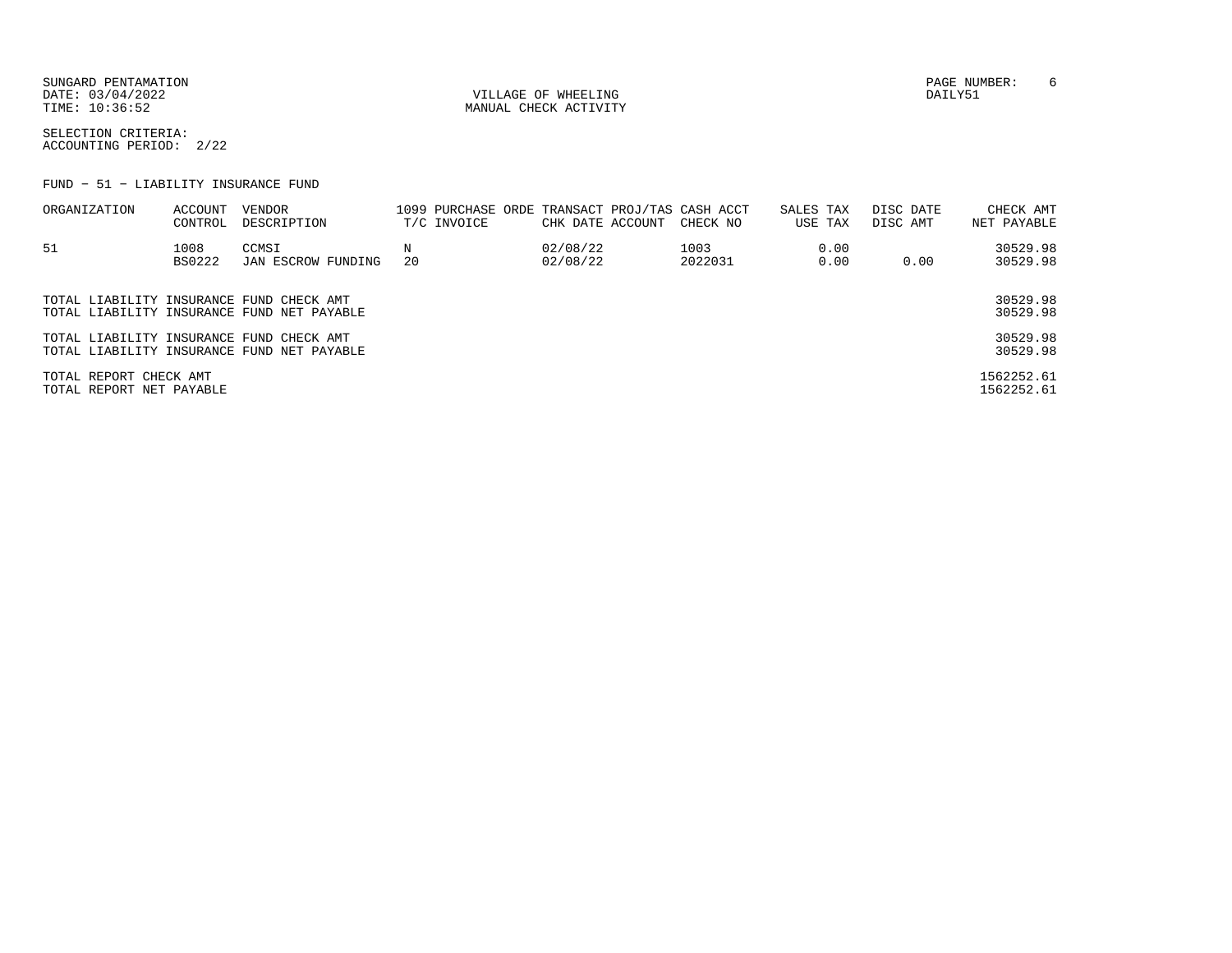# Village of Wheeling Payroll Summary Pay Period Ended 03/04/2022

| <b>Fund Number</b> | Fund                            | <b>Salaries</b> | <b>Benefits</b> | <b>Total Payroll</b> |
|--------------------|---------------------------------|-----------------|-----------------|----------------------|
|                    |                                 |                 |                 |                      |
| 01                 | <b>General Fund</b>             | 832,053.61      | 68,491.85       | 900,545.46           |
| 32                 | So Milwaukee TIF                | 940.92          | 158.84          | 1,099.76             |
| 34                 | Capital Projects                | 4,955.69        | 891.77          | 5,847.46             |
| 35                 | Town Center II TIF              | 940.92          | 158.84          | 1,099.76             |
| 36                 | <b>Southeast II TIF</b>         | 940.92          | 158.84          | 1,099.76             |
| 39                 | Lake Cook/Milwaukee TIF         | 940.93          | 158.81          | 1,099.74             |
| 40                 | Water & Sewer Fund              | 59,233.10       | 10,734.41       | 69,967.51            |
| 55                 | <b>Grant Fund</b>               | 10,868.40       | 1,414.31        | 12,282.71            |
|                    |                                 |                 |                 |                      |
|                    | <b>Total Gross Payroll</b>      | 910,874.49      | 82,167.67       | 993,042.16           |
|                    |                                 |                 |                 |                      |
|                    | <b>Total Payroll Deductions</b> | 320, 432. 79    | 82,167.67       | 402,600.46           |
|                    |                                 |                 |                 |                      |
|                    | <b>Total Net Payroll</b>        | 590,441.70      | 0.00            | 590,441.70           |
|                    |                                 |                 |                 |                      |
|                    |                                 |                 |                 |                      |
|                    | Payroll Checks                  | 0.00            |                 |                      |
|                    |                                 |                 |                 |                      |
|                    | <b>Direct Deposits</b>          | 590,441.70      |                 |                      |
|                    |                                 |                 |                 |                      |
|                    | <b>Total Net Payroll</b>        | 590,441.70      |                 |                      |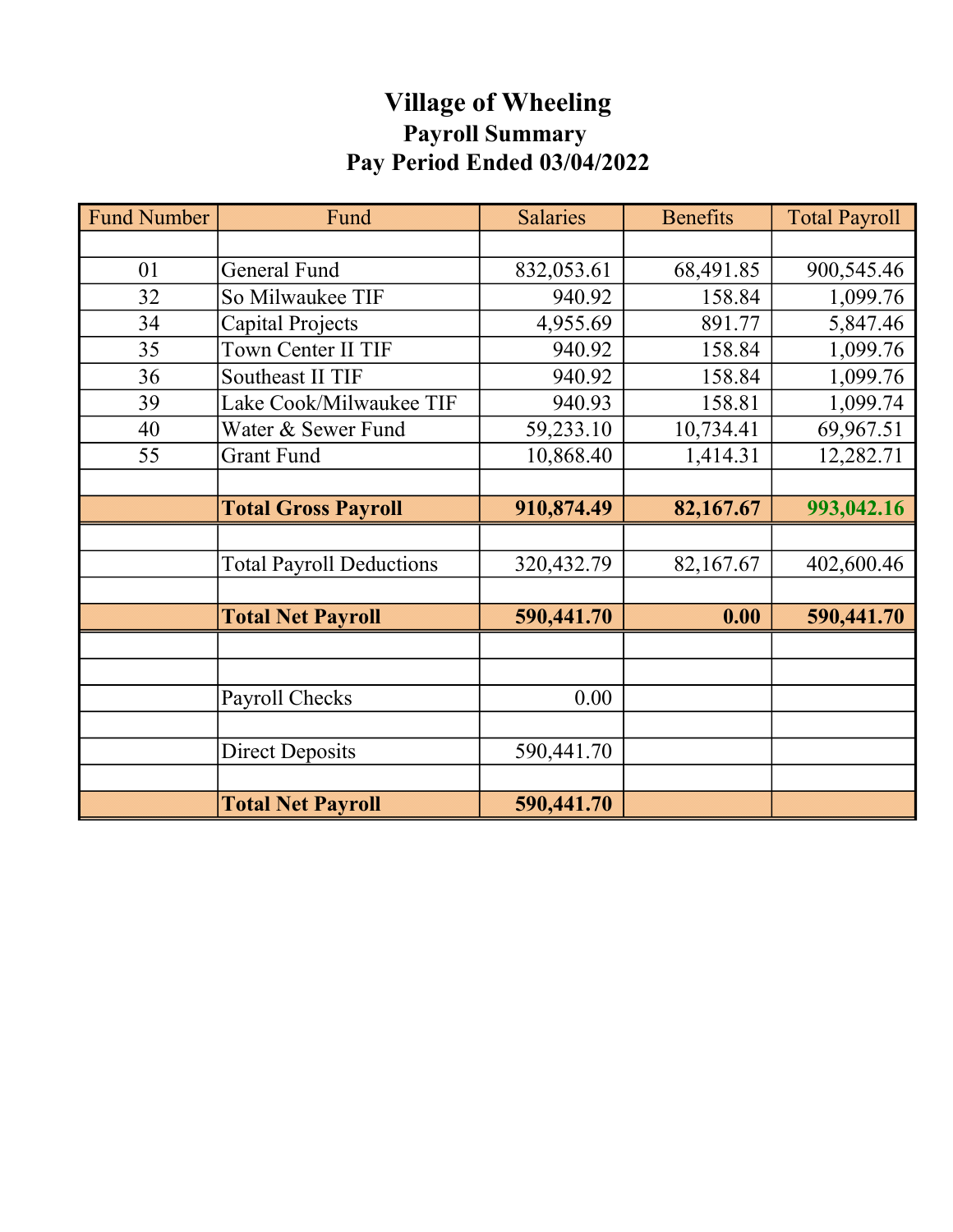SUNGARD PENTAMATION PAGE NUMBER: 1DATE: 03/17/2022 VILLAGE OF WHEELING ACCTPA51CASH REQUIREMENTS - CHECK FORMAT - DUE DATE: 03/22/2022

ACCOUNTING PERIOD: 3/22

| <b>VENDOR</b>                                           | <b>ORGANIZATION</b>                                                                                                  | <b>ACCOUNT</b>                                                                                                               | PURCHASE OR                                                                                                                                                                                  | INVOICE                                                                                                                                      | <b>AMOUNT</b>                                                                                                                                                               | DESCRIPTION                                                                                                                                                                                                                                                                                                                                                                            |
|---------------------------------------------------------|----------------------------------------------------------------------------------------------------------------------|------------------------------------------------------------------------------------------------------------------------------|----------------------------------------------------------------------------------------------------------------------------------------------------------------------------------------------|----------------------------------------------------------------------------------------------------------------------------------------------|-----------------------------------------------------------------------------------------------------------------------------------------------------------------------------|----------------------------------------------------------------------------------------------------------------------------------------------------------------------------------------------------------------------------------------------------------------------------------------------------------------------------------------------------------------------------------------|
| 9290<br>ACCURATE CPR & AED INC<br>TOTAL CHECK           | 2100                                                                                                                 | 5317                                                                                                                         | 22000236                                                                                                                                                                                     | 610236                                                                                                                                       | 515.40<br>515.40                                                                                                                                                            | AED/CPR BATTERIES                                                                                                                                                                                                                                                                                                                                                                      |
|                                                         |                                                                                                                      |                                                                                                                              |                                                                                                                                                                                              |                                                                                                                                              |                                                                                                                                                                             |                                                                                                                                                                                                                                                                                                                                                                                        |
| 8124<br>AEC FIRE & SAFETY                               | 2200                                                                                                                 | 5220                                                                                                                         | 22000260                                                                                                                                                                                     | 260760                                                                                                                                       | 210.00                                                                                                                                                                      | RESCUE TOOL MAINT.                                                                                                                                                                                                                                                                                                                                                                     |
| TOTAL CHECK                                             |                                                                                                                      |                                                                                                                              |                                                                                                                                                                                              |                                                                                                                                              | 210.00                                                                                                                                                                      |                                                                                                                                                                                                                                                                                                                                                                                        |
| 84<br>AIR ONE EQUIPMENT, INC                            | 2200<br>2200<br>2200<br>2200<br>2200                                                                                 | 5220<br>5220<br>5319<br>5305<br>5319                                                                                         | 22000437<br>22000330<br>22000370<br>22000373<br>22000263                                                                                                                                     | 178187<br>178234<br>178346<br>178347<br>178348                                                                                               | 480.00<br>294.00<br>1,979.00<br>199.00<br>4,550.00                                                                                                                          | METER CALIBRATION<br>RESCUE TOOL MAINT.<br>GLOVES/VESTS<br>REPLACE FIRE EQUIP.<br>FIREFIGHTING BOOTS-10                                                                                                                                                                                                                                                                                |
| TOTAL VOUCHER                                           |                                                                                                                      |                                                                                                                              |                                                                                                                                                                                              |                                                                                                                                              | 7,502.00                                                                                                                                                                    |                                                                                                                                                                                                                                                                                                                                                                                        |
| 11438<br>AL WARREN OIL CO INC<br>TOTAL VOUCHER          | 01<br>01                                                                                                             | 1551<br>1551                                                                                                                 | 21000971<br>21000971                                                                                                                                                                         | W1456168<br>W1456169                                                                                                                         | 10,196.85<br>8,541.17<br>18,738.02                                                                                                                                          | $FUEL-2/23$<br>$FUEL-2/23$                                                                                                                                                                                                                                                                                                                                                             |
| 8035                                                    | 1240                                                                                                                 | 5303                                                                                                                         | 22000429                                                                                                                                                                                     | 08337639                                                                                                                                     | 119.62                                                                                                                                                                      | ACETYLENE, OXYGEN                                                                                                                                                                                                                                                                                                                                                                      |
| AMERICAN WELDING & GAS INC<br>TOTAL CHECK               |                                                                                                                      |                                                                                                                              |                                                                                                                                                                                              |                                                                                                                                              | 119.62                                                                                                                                                                      |                                                                                                                                                                                                                                                                                                                                                                                        |
| 10131<br>ANDY FRAIN SERVICES INC<br>TOTAL VOUCHER       | 2100<br>2100                                                                                                         | 5299<br>5299                                                                                                                 | 22000457<br>22000457                                                                                                                                                                         | 314864<br>316206                                                                                                                             | 8,583.03<br>8,272.80<br>16,855.83                                                                                                                                           | CROSSING GUARDS-JAN<br>CROSSING GUARDS-FEB                                                                                                                                                                                                                                                                                                                                             |
| 12412<br>ASCENSUS HOLDINGS INC                          | 1800                                                                                                                 | 5206                                                                                                                         | 22000358                                                                                                                                                                                     | 74358                                                                                                                                        | 100.00                                                                                                                                                                      | COBRA NOTICE-FEB.                                                                                                                                                                                                                                                                                                                                                                      |
| TOTAL VOUCHER                                           |                                                                                                                      |                                                                                                                              |                                                                                                                                                                                              |                                                                                                                                              | 100.00                                                                                                                                                                      |                                                                                                                                                                                                                                                                                                                                                                                        |
| 274<br>B&F CONSTRUCTION CODE SERVIC 1300<br>TOTAL CHECK | 1300<br>1300<br>4100<br>1300<br>1300<br>4100<br>1300<br>4100<br>1300<br>1300<br>1300<br>4100<br>1300<br>4100<br>1300 | 5299<br>5299<br>5299<br>5299<br>5299<br>5299<br>5299<br>5299<br>5299<br>5299<br>5299<br>5299<br>5299<br>5299<br>5299<br>5299 | 22000316<br>22000316<br>22000316<br>22000316<br>22000316<br>22000316<br>22000316<br>22000316<br>22000316<br>22000316<br>22000316<br>22000316<br>22000316<br>22000316<br>22000316<br>22000316 | 58342<br>58344<br>58347<br>58347<br>58352<br>58360<br>58360<br>58372<br>58372<br>58380<br>58391<br>58422<br>58422<br>58460<br>58460<br>58502 | 721.62<br>173.87<br>347.75<br>86.94<br>750.00<br>1,232.33<br>136.93<br>579.12<br>55.88<br>200.00<br>300.00<br>1,232.33<br>136.93<br>808.56<br>86.94<br>1,232.33<br>8,081.53 | BUILD/ELEC PLANS<br>ELEC PLAN REVIEW<br>BUILDING PLAN REVIEW<br>PLUMBING PLAN REVIEW<br>SINGLE FAMILY PLANS<br>BUILD/MECH/ELEC PLANS<br>PLUMBING PLAN REVIEW<br>BUILD/ELEC/MECH PLANS<br>PLUMBING PLAN REVIEW<br>ALTERATIONS PLANS<br>BUILD/ELEC/MECH PLANS<br>BUILD/MECH/ELEC PLANS<br>PLUMBING PLAN REVIEW<br>BUILD/MECH/ELEC PLANS<br>PLUMBING PLAN REVIEW<br>BUILD/MECH/ELEC PLANS |
| 6560<br>CAMIC JOHNSON, LTD<br>TOTAL CHECK               | 1900                                                                                                                 | 5218                                                                                                                         | 22000344                                                                                                                                                                                     | 201                                                                                                                                          | 630.00<br>630.00                                                                                                                                                            | ADMIN HEARINGS-FEB                                                                                                                                                                                                                                                                                                                                                                     |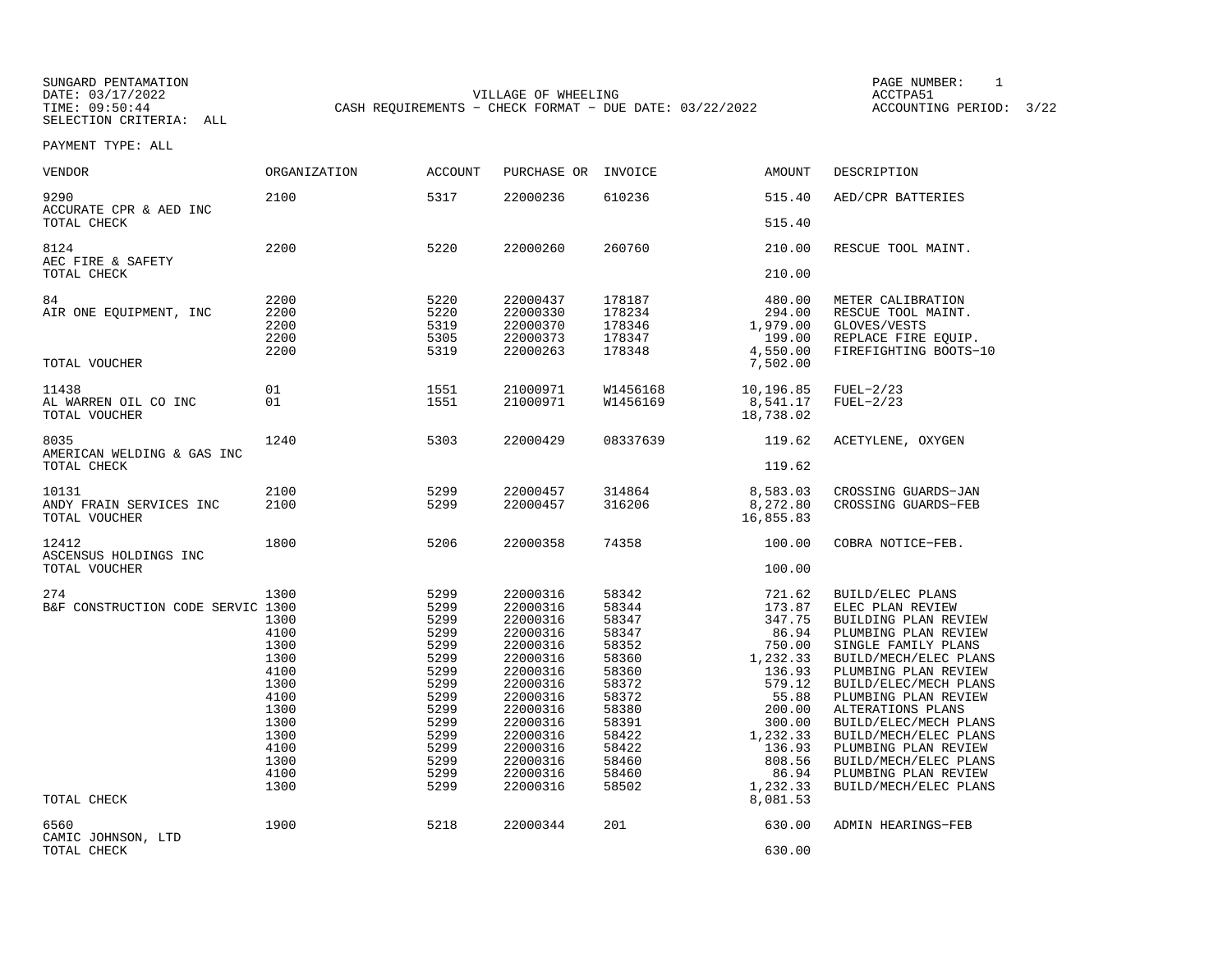SUNGARD PENTAMATION SUNGARD PENTAMATION SUNGARD PAGE NUMBER: 2 DATE: 03/17/2022 VILLAGE OF WHEELING ACCTPA51CASH REQUIREMENTS - CHECK FORMAT - DUE DATE: 03/22/2022

ACCOUNTING PERIOD: 3/22

| <b>VENDOR</b>                             | <b>ORGANIZATION</b>                          | <b>ACCOUNT</b>                                       | PURCHASE OR                                                                      | INVOICE                                                                                               | AMOUNT                                                                | DESCRIPTION                                                                                                  |
|-------------------------------------------|----------------------------------------------|------------------------------------------------------|----------------------------------------------------------------------------------|-------------------------------------------------------------------------------------------------------|-----------------------------------------------------------------------|--------------------------------------------------------------------------------------------------------------|
| 8751<br>CIORBA GROUP INC                  | 3410                                         | 5223                                                 | 21000963                                                                         | 0026433                                                                                               | 1,505.10                                                              | 2021 MFT RD-JAN                                                                                              |
| TOTAL VOUCHER                             |                                              |                                                      |                                                                                  |                                                                                                       | 1,505.10                                                              |                                                                                                              |
| 8751<br>CIORBA GROUP INC                  | 11                                           | 5223                                                 | 21000968                                                                         | $8 - 26405$                                                                                           | 76,108.54                                                             | REBUILD IL STREET-JAN                                                                                        |
| TOTAL CHECK                               |                                              |                                                      |                                                                                  |                                                                                                       | 76,108.54                                                             |                                                                                                              |
| 6697<br>CIVILTECH ENGINEERING INC         | 3420                                         | 5223                                                 | 21001584                                                                         | 50915                                                                                                 | 41,691.47                                                             | 22/23 STREETS-JAN                                                                                            |
| TOTAL CHECK                               |                                              |                                                      |                                                                                  |                                                                                                       | 41,691.47                                                             |                                                                                                              |
| 557<br>COMED                              | 11                                           | 5209                                                 | 22000130                                                                         |                                                                                                       | 4,408.27                                                              | ELECTRIC-FEB                                                                                                 |
| TOTAL CHECK                               |                                              |                                                      |                                                                                  |                                                                                                       | 4,408.27                                                              |                                                                                                              |
| 1913<br>COMPASS MINERALS AMERICA INC 11   | 11                                           | 5303<br>5303                                         | 22000134<br>22000134                                                             | 960777                                                                                                | 20, 173. 24                                                           | ROAD SALT-2/23<br>ROAD SALT-2/24                                                                             |
|                                           | 11                                           | 5303                                                 | 22000134                                                                         | 962069<br>969360                                                                                      | 4,103.95<br>24,647.86                                                 | ROAD SALT-3/7                                                                                                |
| TOTAL CHECK                               |                                              |                                                      |                                                                                  |                                                                                                       | 48,925.05                                                             |                                                                                                              |
| 8366<br>CONRAD POLYGRAPH INC              | 1800                                         | 5226                                                 | 22000443                                                                         | 4878                                                                                                  | 27.50                                                                 | POLYGRAPH EXAM                                                                                               |
| TOTAL CHECK                               |                                              |                                                      |                                                                                  |                                                                                                       | 27.50                                                                 |                                                                                                              |
| 8639<br>CONSTELLATION NEW ENERGY INC 1420 | 1170<br>1430<br>2100<br>4100<br>4200<br>1170 | 5209<br>5209<br>5209<br>5209<br>5209<br>5209<br>5209 | 22000368<br>22000368<br>22000368<br>22000368<br>22000368<br>22000368<br>22000368 | 61572461101<br>61572461101<br>61572461101<br>61572461101<br>61572461101<br>61572461101<br>61810292301 | 577.56<br>30.62<br>468.54<br>383.09<br>8,432.32<br>1,055.45<br>484.91 | ELECTRIC-JAN<br>ELECTRIC-JAN<br>ELECTRIC-JAN<br>ELECTRIC-JAN<br>ELECTRIC-JAN<br>ELECTRIC-JAN<br>ELECTRIC-FEB |
|                                           | 1420<br>1430<br>2100<br>4100<br>4200         | 5209<br>5209<br>5209<br>5209<br>5209                 | 22000368<br>22000368<br>22000368<br>22000368<br>22000368                         | 61810292301<br>61810292301<br>61810292301<br>61810292301<br>61810292301                               | 18.62<br>195.92<br>354.11<br>8,141.02<br>1,218.51                     | ELECTRIC-FEB<br>ELECTRIC-FEB<br>ELECTRIC-FEB<br>ELECTRIC-FEB<br>ELECTRIC-FEB                                 |
| TOTAL CHECK                               |                                              |                                                      |                                                                                  |                                                                                                       | 21,360.67                                                             |                                                                                                              |
| 4051<br>COOK COUNTY TREASURER             | 1600<br>1600<br>1600                         | 5420<br>5420<br>5420                                 | 22000454<br>22000453<br>22000452                                                 | 030241504900<br>030241505100<br>030241505200                                                          | 1,717.58<br>794.14<br>1,844.88                                        | 1ST 2021 PROPERTY TAX<br>1ST 2021 PROPERTY TAX<br>1ST 2021 PROPERTY TAX                                      |
| TOTAL CHECK                               |                                              |                                                      |                                                                                  |                                                                                                       | 4,356.60                                                              |                                                                                                              |
| 10563<br>CORE & MAIN LP<br>TOTAL CHECK    | 4330<br>4330                                 | 5503<br>5503                                         | 22000439<br>22000439                                                             | P931545<br>Q413942                                                                                    | 3,685.00<br>10,064.00<br>13,749.00                                    | H20 METER BATTERIES<br>H20 METER BATTERIES                                                                   |
| 5717<br>COSTAR REALTY INFORMATION IN      | 1600                                         | 5302                                                 | 22000031                                                                         | 115789638-1                                                                                           | 685.76                                                                | PROPERTY SEARCH-MAR                                                                                          |
| TOTAL CHECK                               |                                              |                                                      |                                                                                  |                                                                                                       | 685.76                                                                |                                                                                                              |
| 11159<br>CRYSTAL MAINTENANCE SERVICES     | 1220                                         | 5215                                                 | 22000215                                                                         | 30072                                                                                                 | 6,767.70                                                              | CLEANING SERVICE-MAR                                                                                         |
| TOTAL CHECK                               |                                              |                                                      |                                                                                  |                                                                                                       | 6,767.70                                                              |                                                                                                              |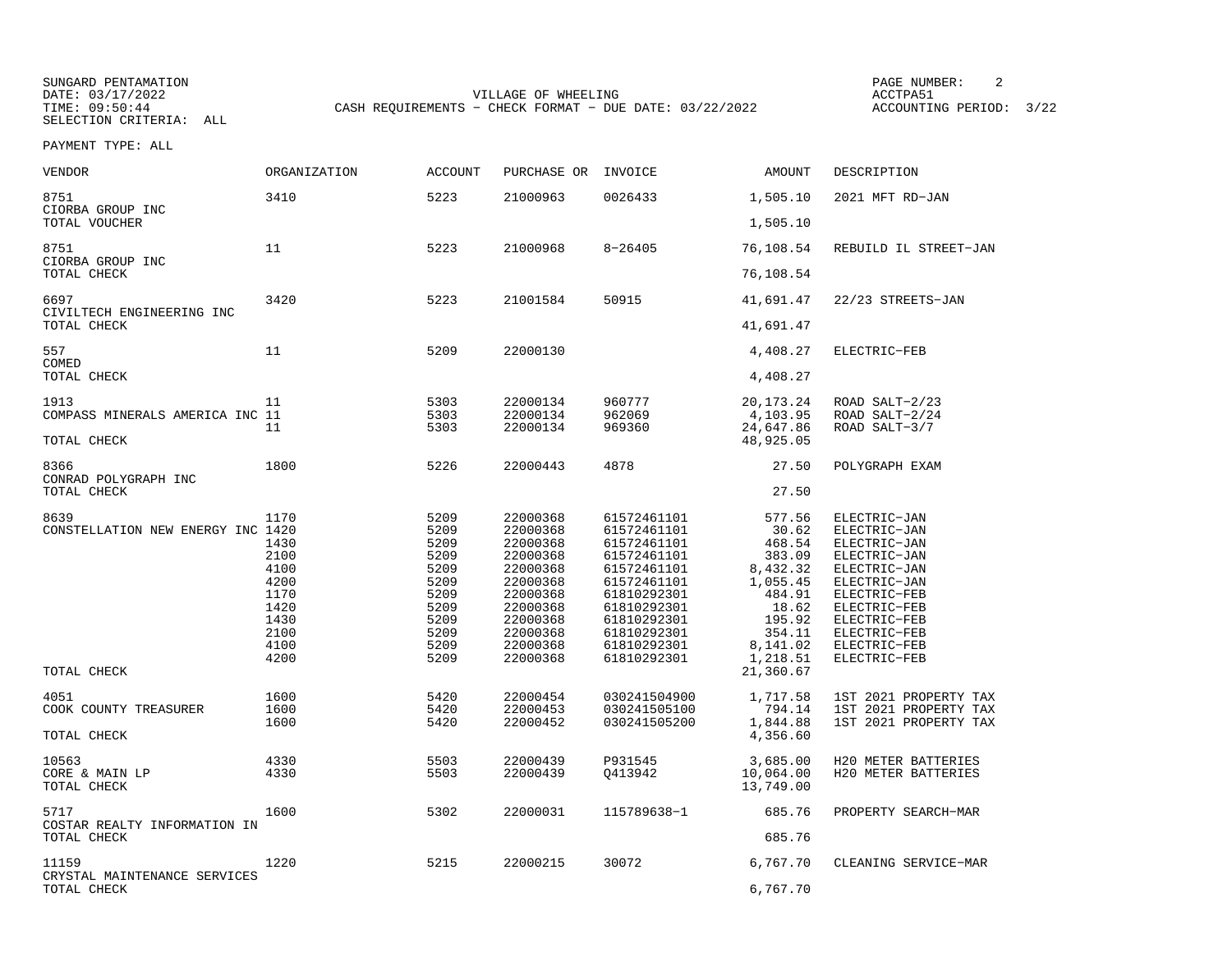SUNGARD PENTAMATION SUNGARD PENTAMATION SUNG PAGE NUMBER: 3 SUNGARD PENTAMATION SUNG PAGE NUMBER: 3 SUNG PAGE NUMBER: 3 SUNG PAGE NUMBER: 3 SUNG PAGE NUMBER: 3 SUNG PAGE NUMBER: 3 SUNG PAGE NUMBER: 3 SUNG PAGE NUMBER: 3 SU SELECTION CRITERIA: ALL

DATE: 03/17/2022 VILLAGE OF WHEELING ACCTPA51CASH REQUIREMENTS - CHECK FORMAT - DUE DATE: 03/22/2022

ACCOUNTING PERIOD: 3/22

| VENDOR                                                | <b>ORGANIZATION</b> | <b>ACCOUNT</b> | PURCHASE OR INVOICE  |                  | AMOUNT                       | DESCRIPTION                        |
|-------------------------------------------------------|---------------------|----------------|----------------------|------------------|------------------------------|------------------------------------|
| 678<br>DELL COMPUTER CORPORATION                      | 2110                | 5207           | 22000421             | 10565513680      | 12,499.32                    | WILDFIRE FIREWALL                  |
| TOTAL VOUCHER                                         |                     |                |                      |                  | 12,499.32                    |                                    |
| 717<br>DOCUMENTORS, INC<br>TOTAL VOUCHER              | 2100                | 5228           | 22000395             | 1510             | 978.00<br>978.00             | PD INFO HANDBOOK                   |
| 11454<br><b>DURACLEAN</b>                             | 2200                | 5299           | 22000261             | 22365            | 269.70                       | FOG $FD-3/4$                       |
| TOTAL CHECK                                           |                     |                |                      |                  | 269.70                       |                                    |
| 756<br>E J EQUIPMENT<br>TOTAL CHECK                   | 4100<br>4200        | 5315<br>5315   | 22000403<br>22000403 | P05993<br>P05993 | 221.20<br>221.19<br>442.39   | HYDRO NOZZLE<br>HYDRO NOZZLE       |
| 12936                                                 | 40                  | 2207           | 22000434             | 45799            | 93.26                        | WATER BILL REFUND                  |
| EVA R ARISPE<br>TOTAL CHECK                           |                     |                |                      |                  | 93.26                        |                                    |
| 12896                                                 | 2200                | 5220           | 22000426             | 825976           | 16.80                        | RENT 02 CYLINDERS                  |
| EWS WELDING SUPPLY INC<br>TOTAL CHECK                 |                     |                |                      |                  | 16.80                        |                                    |
| 12654<br>FIRE APPARATUS & SUPPLY TEAM<br>TOTAL CHECK  | 2200                | 5310           | 22000428             | $22 - 59$        | 158.97<br>158.97             | LATCHES                            |
| 12604<br>FOOD INDUSTRY NEWS<br>TOTAL CHECK            | 3500<br>3900        | 5333<br>5333   | 22000086<br>22000086 | 48485<br>48485   | 827.50<br>827.50<br>1,655.00 | GRANT AD-MAR<br>GRANT AD-MAR       |
| 944<br>GENE'S VILLAGE TOWING<br>TOTAL CHECK           | 4100<br>51          | 5299<br>5272   | 22000404<br>22000432 | T14447<br>T14659 | 100.00<br>200.00<br>300.00   | RELOCATE VEHICLE<br>TOW #624 CRASH |
| 953<br>GEWALT HAMILTON ASSOC. INC.                    | 1400                | 5206           | 22000438             | 5877.100-1       | 4,845.58                     | ENG. SERVICES-JAN                  |
| TOTAL CHECK                                           |                     |                |                      |                  | 4,845.58                     |                                    |
| 12939<br>SOFIA GORELIK<br>TOTAL CHECK                 | 40                  | 2207           |                      | 1398 CHIPPEW     | 682.61<br>682.61             | WATER BILL REFUND                  |
| 9692<br>HENDERSON TRUCK EQUIPMENT<br>TOTAL CHECK      | 1420<br>1420        | 5310<br>5310   | 22000410<br>22000410 | 349245<br>351178 | 113.59<br>223.42<br>337.01   | SENSOR #124<br>FLOWMETER #124      |
| 1236<br>INTERSTATE POWER SYSTEMS INC<br>TOTAL VOUCHER | 1220                | 5299           | 22000424             | R04203662301     | 299.99<br>299.99             | GENERATOR REPAIRS-VH               |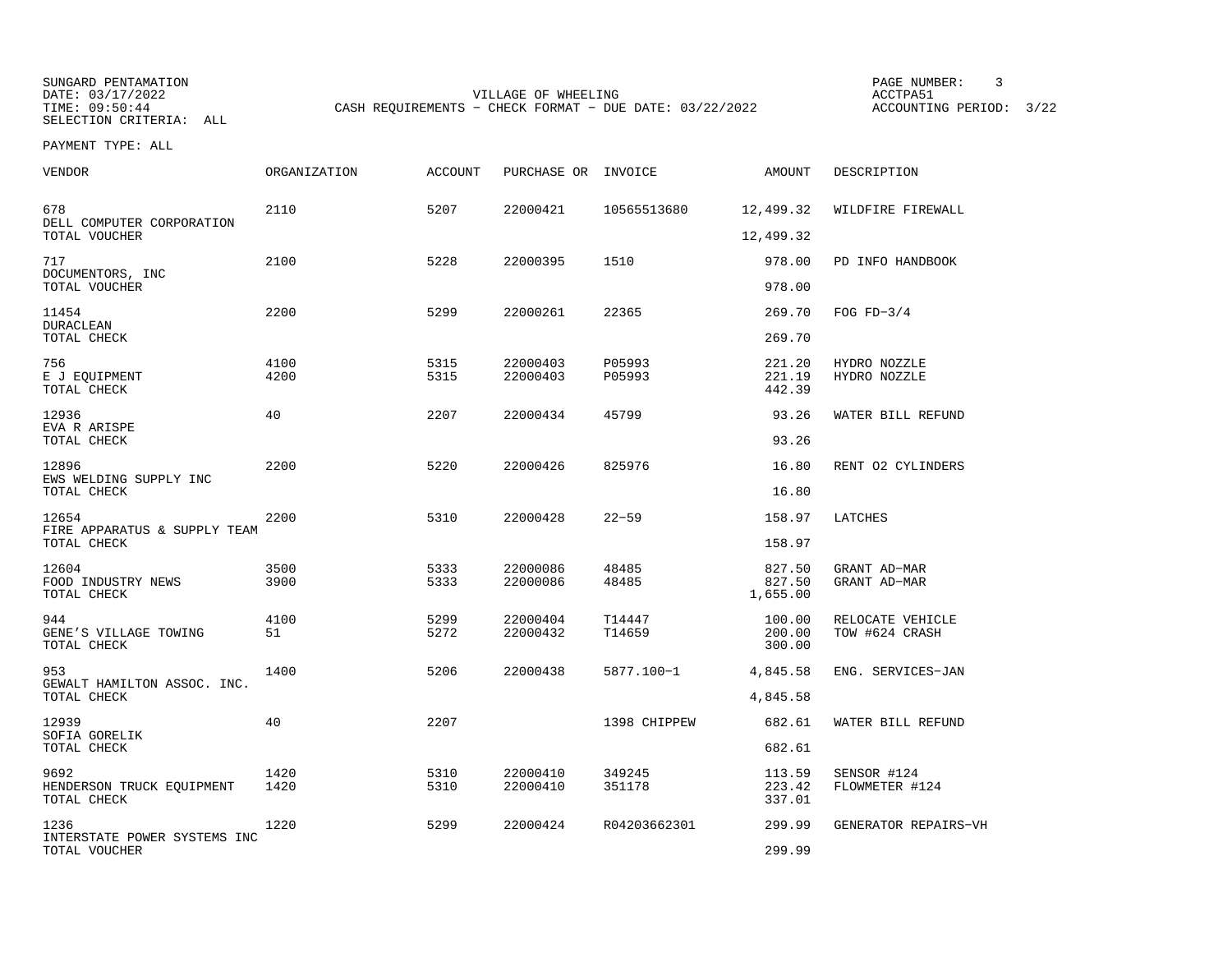SUNGARD PENTAMATION SUNGARD PENTAMATION SUNGARD PAGE NUMBER: 4 SELECTION CRITERIA: ALL

DATE: 03/17/2022 VILLAGE OF WHEELING ACCTPA51CASH REQUIREMENTS - CHECK FORMAT - DUE DATE: 03/22/2022

ACCOUNTING PERIOD: 3/22

| <b>VENDOR</b>                           | ORGANIZATION | ACCOUNT      | PURCHASE OR          | INVOICE              | <b>AMOUNT</b>         | DESCRIPTION                                 |
|-----------------------------------------|--------------|--------------|----------------------|----------------------|-----------------------|---------------------------------------------|
| 10598<br>JOHN WAGNER                    | 1600         | 5228         | 22000442             | 67189                | 57.40<br>57.40        | BUSINESS CARDS                              |
| TOTAL CHECK                             |              |              |                      |                      |                       |                                             |
| 12937<br>GREGORY KEITH<br>TOTAL CHECK   | 40           | 2207         |                      | 700 MILL CIR         | 58.28<br>58.28        | WATER BILL REFUND                           |
|                                         |              |              |                      |                      |                       |                                             |
| 1455<br>KLEIN THORPE & JENKINS LTD      | 1900<br>3500 | 5218<br>5218 | 22000459<br>22000459 |                      | 23,636.08<br>1,389.50 | LEGAL SERVICE-JAN<br>LEGAL SERVICE-JAN      |
|                                         | 3600         | 5218         | 22000459             |                      | 110.00                | LEGAL SERVICE-JAN                           |
| TOTAL VOUCHER                           |              |              |                      |                      | 25, 135.58            |                                             |
| 4082                                    | 1600         | 5333         | 21001347             | 21037-04             | 1,329.08              | REST. ROW STUDY-FEB                         |
| THE LAKOTA GROUP INC                    | 3200<br>3600 | 5333<br>5333 | 21001347<br>21001347 | 21037-04<br>21037-04 | 666.18<br>666.18      | REST. ROW STUDY-FEB<br>REST. ROW STUDY-FEB  |
|                                         | 3900         | 5333         | 21001347             | $21037 - 04$         | 666.18                | REST. ROW STUDY-FEB                         |
| TOTAL CHECK                             |              |              |                      |                      | 3,327.62              |                                             |
| 1676                                    | 51           | 5272         | 22000406             | 699342               | 867.08                | STREETLIGHT KNOCKDOWN                       |
| MEADE ELECTRIC CO INC                   | 1420<br>1420 | 5251<br>5251 | 22000386<br>22000386 | 699343<br>699344     | 634.09<br>844.17      | STREET LIGHT REPAIRS<br>STREETLIGHT REPAIRS |
| TOTAL VOUCHER                           |              |              |                      |                      | 2,345.34              |                                             |
| 1783                                    | 1420         | 5310         | 22000407             | 5470028              | 649.95                | VEHICLE PARTS #124                          |
| MONROE TRUCK EQUIPMENT<br>TOTAL VOUCHER |              |              |                      |                      | 649.95                |                                             |
|                                         |              |              |                      |                      |                       |                                             |
| 12614<br>MUNICIPAL SYSTEMS LLC          | 2100         | 5231         | 22000341             | MS2022-02-84         | 1,500.00              | TICKET SOFTWARE-FEB                         |
| TOTAL CHECK                             |              |              |                      |                      | 1,500.00              |                                             |
| 6361                                    | 2200         | 5246         | 22000259             |                      | 506.00                | COVID ASSESSMENT                            |
| NORTHSHORE UNIVERSITY                   |              |              |                      |                      |                       |                                             |
| TOTAL CHECK                             |              |              |                      |                      | 506.00                |                                             |
| 10399<br>NORTHWEST CENTRAL DISPATCH S   | 1600         | 5222         | 22000458             | 9217                 | 22, 222.60            | JEMS SUBSCRIPTION                           |
| TOTAL CHECK                             |              |              |                      |                      | 22, 222.60            |                                             |
| 2018                                    | 1300         | 5201         | 22000005             | 208282               | 40.50                 | PUBLIC HEARING NOTICE                       |
| PADDOCK PUBLICATIONS<br>TOTAL CHECK     |              |              |                      |                      | 40.50                 |                                             |
|                                         |              |              |                      |                      |                       |                                             |
| 9895<br>PERSONNEL STRATEGIES LLC        | 1800         | 5226         | 22000444             | $02/28 - 3/1$        | 1,400.00              | PSYCHOLOGICAL EXAMS                         |
| TOTAL CHECK                             |              |              |                      |                      | 1,400.00              |                                             |
| 2090                                    | 1220         | 5310         | 22000409             | OH-T00015969         | 771.26                | CLAMP/ HOSES #1543                          |
| PIRTEK OHARE<br>TOTAL CHECK             |              |              |                      |                      | 771.26                |                                             |
| 3884                                    | 4100         | 5310         | 22000408             | 280130634            | 878.00                | REPLACE TIRES #844                          |
| POMP'S TIRE SERVICE INC                 |              |              |                      |                      |                       |                                             |
| TOTAL CHECK                             |              |              |                      |                      | 878.00                |                                             |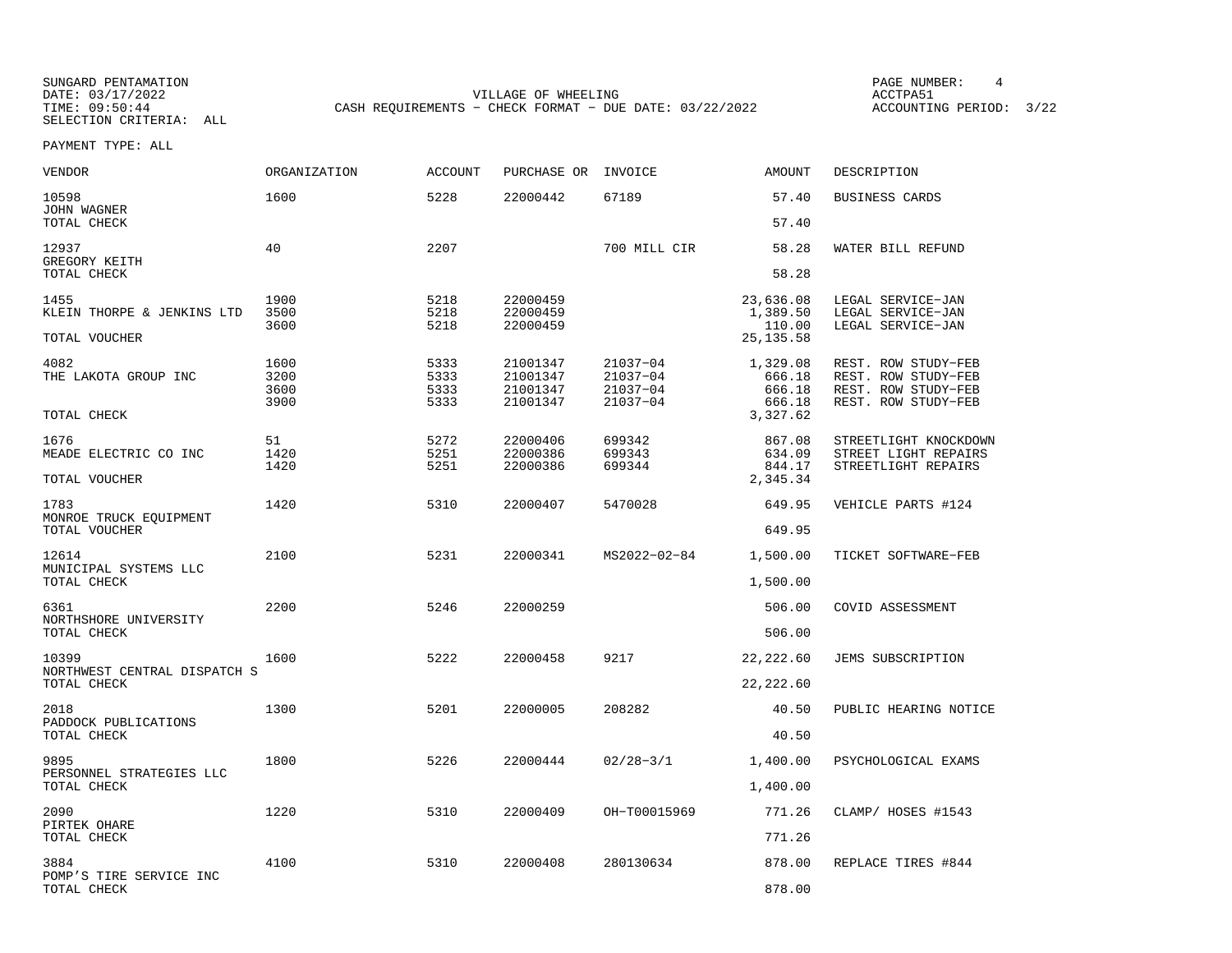SUNGARD PENTAMATION PAGE NUMBER: 5SELECTION CRITERIA: ALL

DATE: 03/17/2022 VILLAGE OF WHEELING ACCTPA51TIME: 09:50:44 CASH REQUIREMENTS − CHECK FORMAT − DUE DATE: 03/22/2022 ACCOUNTING PERIOD: 3/22

| <b>VENDOR</b>                                      | <b>ORGANIZATION</b>                          | <b>ACCOUNT</b>                               | PURCHASE OR INVOICE                                                  |                                                    | <b>AMOUNT</b>                                                   | DESCRIPTION                                                                                                                               |
|----------------------------------------------------|----------------------------------------------|----------------------------------------------|----------------------------------------------------------------------|----------------------------------------------------|-----------------------------------------------------------------|-------------------------------------------------------------------------------------------------------------------------------------------|
| 5470<br>POWER EQUIPMENT LEASING CO<br>TOTAL CHECK  | 1220<br>1220<br>1430<br>4200                 | 5310<br>5310<br>5310<br>5310                 | 22000431<br>22000411<br>22000411<br>22000411                         | S 1588<br>W 3213<br>W 3213<br>W 3213               | 792.83<br>790.00<br>1,710.00<br>395.00<br>3,687.83              | WHEELS #756<br>ANNUAL LIFT TESTING<br>ANNUAL LIFT TESTING<br>ANNUAL LIFT TESTING                                                          |
| 2185<br>RED CENTER<br>TOTAL CHECK                  | 15<br>2200                                   | 5231<br>5231                                 | 22000035<br>22000035                                                 | $301 - 22 - 04$<br>$301 - 22 - 04$                 | 17,420.53<br>15,108.47<br>32,529.00                             | DISPATCH SERVICE-APR<br>DISPATCH SERVICE-APR                                                                                              |
| 12605<br>RED FLAG REPORTING<br>TOTAL CHECK         | 01<br>1700                                   | 1501<br>5299                                 | 22000440<br>22000440                                                 | 194103<br>194103                                   | 87.50<br>437.50<br>525.00                                       | FRAUD HOTLINE JAN-FEB<br>FRAUD HOTLINE MAR-DEC                                                                                            |
| 3712<br>RICOH USA INC<br>TOTAL CHECK               | 1300<br>1300                                 | 5220<br>5220                                 | 22000473<br>22000473                                                 | 5063772556<br>5064031460                           | 38.14<br>62.93<br>101.07                                        | CD COPIER-JAN<br>CD COPIER-FEB                                                                                                            |
| 5716<br>ROLAND MACHINERY CO                        | 4100                                         | 5310                                         | 22000425                                                             | 32185731                                           | 35.10                                                           | CABLE FOR KOMATSU                                                                                                                         |
| TOTAL VOUCHER                                      |                                              |                                              |                                                                      |                                                    | 35.10                                                           |                                                                                                                                           |
| 2288<br>THE SALEM GROUP<br>TOTAL VOUCHER           | 1400<br>1400<br>1400<br>1400                 | 5103<br>5103<br>5103<br>5103                 | 22000131<br>22000131<br>22000131<br>22000131                         | 3903380<br>3907673<br>3911832<br>3916016           | 503.10<br>491.40<br>491.40<br>304.20<br>1,790.10                | ENG TEMP CLERK-2/5<br>ENG TEMP CLERK-2/12<br>ENG TEMP CLERK-2/19<br>ENG TEMP CLERK-2/26                                                   |
| 4039<br>ST JOSEPH THE WORKER CHURCH<br>TOTAL CHECK | 2100                                         | 5105                                         | 22000495                                                             |                                                    | 150.00<br>150.00                                                | PD LUNCHEON                                                                                                                               |
|                                                    |                                              |                                              |                                                                      |                                                    |                                                                 |                                                                                                                                           |
| 11225<br>STATE GRAPHICS                            | 1600                                         | 5333                                         | 22000301                                                             | 71567                                              | 1,152.00                                                        | PRINT FOLDERS                                                                                                                             |
| TOTAL CHECK                                        |                                              |                                              |                                                                      |                                                    | 1,152.00                                                        |                                                                                                                                           |
| 8703                                               | 1600                                         | 5227                                         | 22000445                                                             |                                                    | 1,783.48                                                        | MAIL/POSTAGE-FEB                                                                                                                          |
| THE UPS STORE #0463<br>TOTAL CHECK                 |                                              |                                              |                                                                      |                                                    | 1,783.48                                                        |                                                                                                                                           |
| 2573<br>THIRD MILLENNIUM ASSOCIATES<br>TOTAL CHECK | 1160<br>4100<br>4200<br>1160<br>4100<br>4200 | 5227<br>5227<br>5227<br>5228<br>5228<br>5228 | 22000003<br>22000003<br>22000003<br>22000004<br>22000004<br>22000004 | 27376<br>27376<br>27376<br>27376<br>27376<br>27376 | 2.80<br>74.62<br>15.86<br>35.17<br>938.02<br>199.33<br>1,265.80 | WATER BILL POSTAGE<br>WATER BILL POSTAGE<br>WATER BILL POSTAGE<br>PRINT WATER BILLS-FEB<br>PRINT WATER BILLS-FEB<br>PRINT WATER BILLS-FEB |
|                                                    |                                              |                                              |                                                                      |                                                    |                                                                 |                                                                                                                                           |
| 8760<br>TODAY'S UNIFORMS<br>TOTAL CHECK            | 2200<br>2200                                 | 5106<br>5106                                 | 22000430<br>22000447                                                 |                                                    | 1,278.14<br>755.25<br>2,033.39                                  | UNIFORMS<br>UNIFORMS                                                                                                                      |